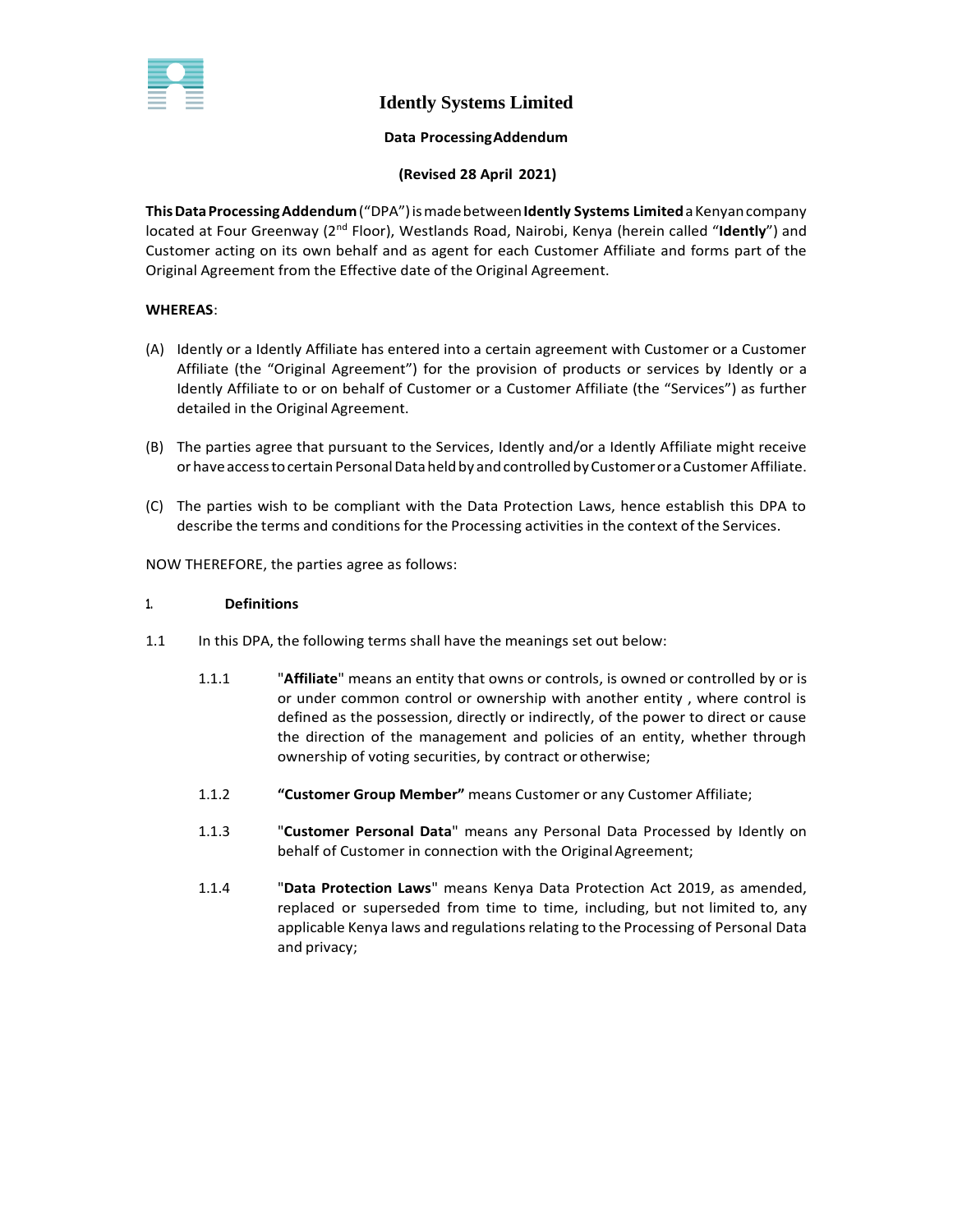- 1.1.5 **"Idently Group Member"** means Idently or a Idently Affiliate;
- 1.1.6 "**Standard Contractual Clauses**" means the contractual clauses set out in Annex 1, amended as indicated in that Annex;
- 1.1.7 "**Subprocessor**" means any person (including any third party and any Idently Group Member, but excluding an employee of Idently or any of its sub‐ contractors) appointed by or on behalf of Idently to Process Customer Personal Data on behalf of any Customer Group Member in connection with the Original Agreement; and

#### 1.1.8 "**Transfer**" means:

(i) a transfer of Customer Personal Data from Customer or Customer Group Member to Idently; or

(ii) an onward transfer of Customer Personal Data from Idently to a Subprocessor,

in each case, where such transfer would be prohibited by the Data Protection Laws (or by the terms of data transfer agreements put in place to address the data transfer restrictions of the Data Protection Laws) in the absence of appropriate safeguards as set out in clauses 3.5.2 and 8 below.

1.2 The terms, "**applicable data protection laws**", "**Commission**", "**Controller**", "**Data Subject**", "**Country**", "**Personal Data**", "**Personal Data Breach**", "**Processing**", **"Processor"** and "**Supervisory Authority**" shall have the same meaning as in theData Protection Laws.

### **2. Processing of Customer Personal Data**

- 2.1 The parties agree that in respect of any Customer Personal Data processed in connection with the Original Agreement the Customer shall be the Controller and Idently shall be the Processor.
- 2.2 Idently shall process the Customer Personal Data only to the extent, and in such a manner, as is necessary for the purposes of the Original Agreement and in accordance with the Customer's lawful written instructions as set out in this DPA, including its Annexes and Appendices unless Processing is required by applicable laws to which Idently is subject. Idently must promptly notify the Customer if, in its opinion, the Customer's instruction would not comply with the Data Protection Laws.
- 2.3 The Customer retains control of the Customer Personal Data and remains responsible for its compliance obligations under Data Protection Laws.
- 2.4 Customer instructs Idently (and authorises Idently to instruct each Subprocessor) to Process Customer Personal Data and, in particular, transfer Customer Personal Data to any country or territory, as reasonably necessary for the provision of the Services and consistent with the terms of the Original Agreement and this DPA.

### **3. Subprocessing**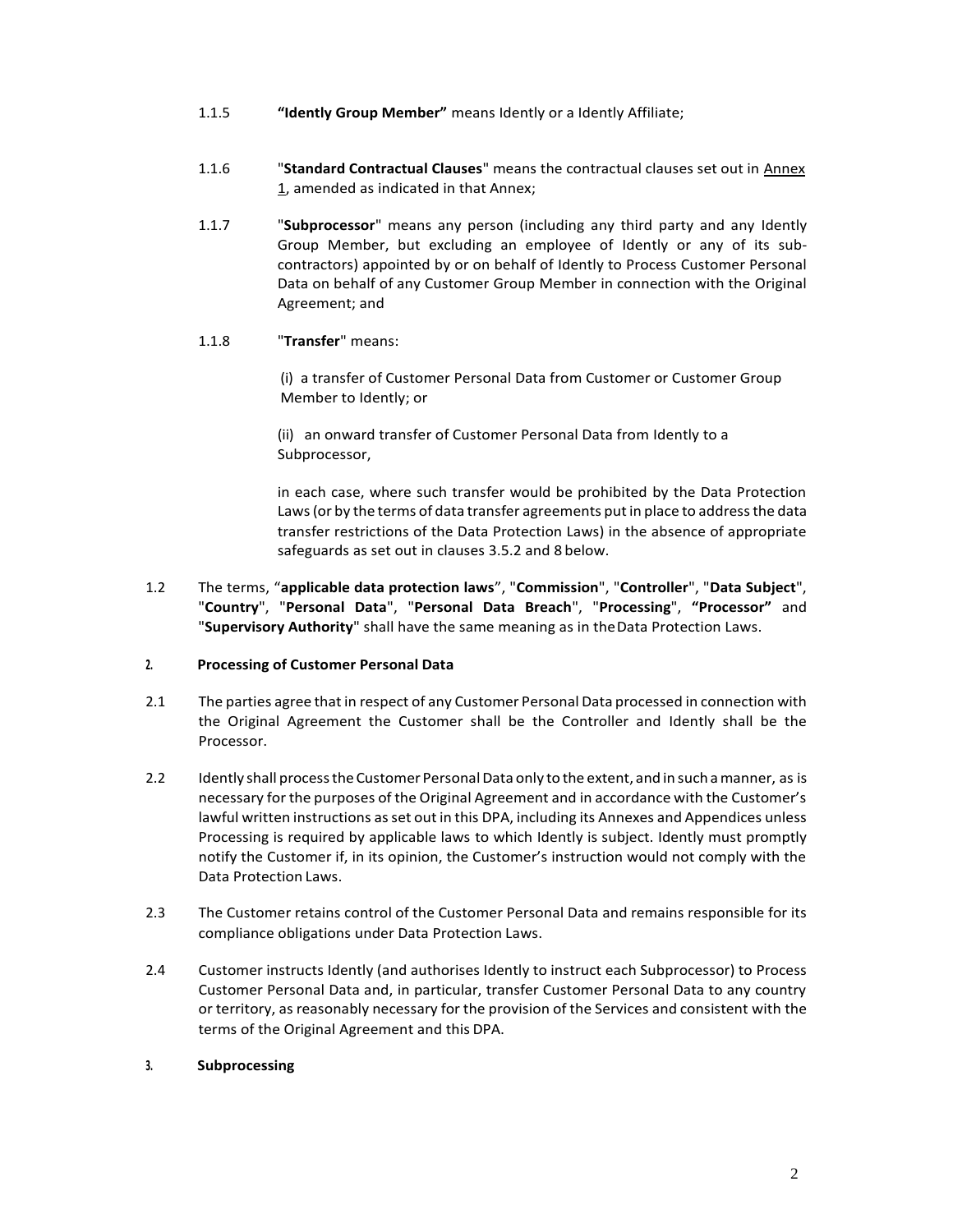- 3.1 Customer authorises Idently to appoint Subprocessors in accordance with this clause 3 and any restrictions in the Original Agreement.
- 3.2 To the extent that any Subprocessor appointed by Idently processes Customer Personal Data then, Idently will remain responsible to the Customer for the Subprocessor's obligations under this DPA.
- 3.3 Idently may continue to use those Subprocessors already engaged by Idently as at the date of this DPA as identified in the Subprocessor list which can be accessed on Idently's Legal Repository webpage at [https://www.Idently.com/repository/Idently-Subprocessors.pdf.](https://www.idently.com/repository/Idently-Subprocessors.pdf) For the avoidance of doubt, Customer specifically authorises the engagement of Idently Affiliates as Subprocessors.
- 3.4 Idently shall give Customer prior written notice of the appointment of any new Subprocessor, including full details of the Processing to be undertaken by the Subprocessor by updating the Subprocessor list which is available in the Idently Legal Repository. If, within ten (10) days of receipt of that notice via the mechanism set out in this clause 3.3, Customer notifies Idently in writing of any objections (on reasonable grounds) to the proposed appointment Idently shall not appoint (or disclose any Customer Personal Data to) that proposed Subprocessor until reasonable steps have been taken to address the objections raised by Customer and Customer has been provided with a reasonable written explanation ofthe stepstaken. Ifthe objection cannot be resolved by the parties within thirty (30) days of receipt by Idently of the objection, Idently shall not be in breach of the Original Agreement to the extent that it cannot provide the Services or otherwise comply with its obligations as a result.
- 3.5 With respect to each Subprocessor, Idently shall:
	- 3.5.1 ensure that the arrangement between (a) Idently, or (b) the relevant Idently Affiliate; and the Subprocessor, is governed by a written contract including terms which offer at least the same level of protection for Customer Personal Data as those set out in this DPA, in particularin relation to requiring the Subprocessor to implement appropriate technical and organizational measures, and meet the requirements of the Data Protection Laws;
	- 3.5.2 ifthat arrangementinvolves a Transfer, ensure that appropriate safeguards asset out in clause 8.1.1 and clause 8.1.2 are at all relevant times in place between (a) Idently, or (b) the relevant Idently Affiliate; and the Subprocessor; and
	- 3.5.3 provide to Customer for review such copies of the Idently or Idently Affiliate's agreements with Subprocessors (which may be redacted to remove confidential commercial information not relevant to the requirements of this DPA) as Customer may request from time to time.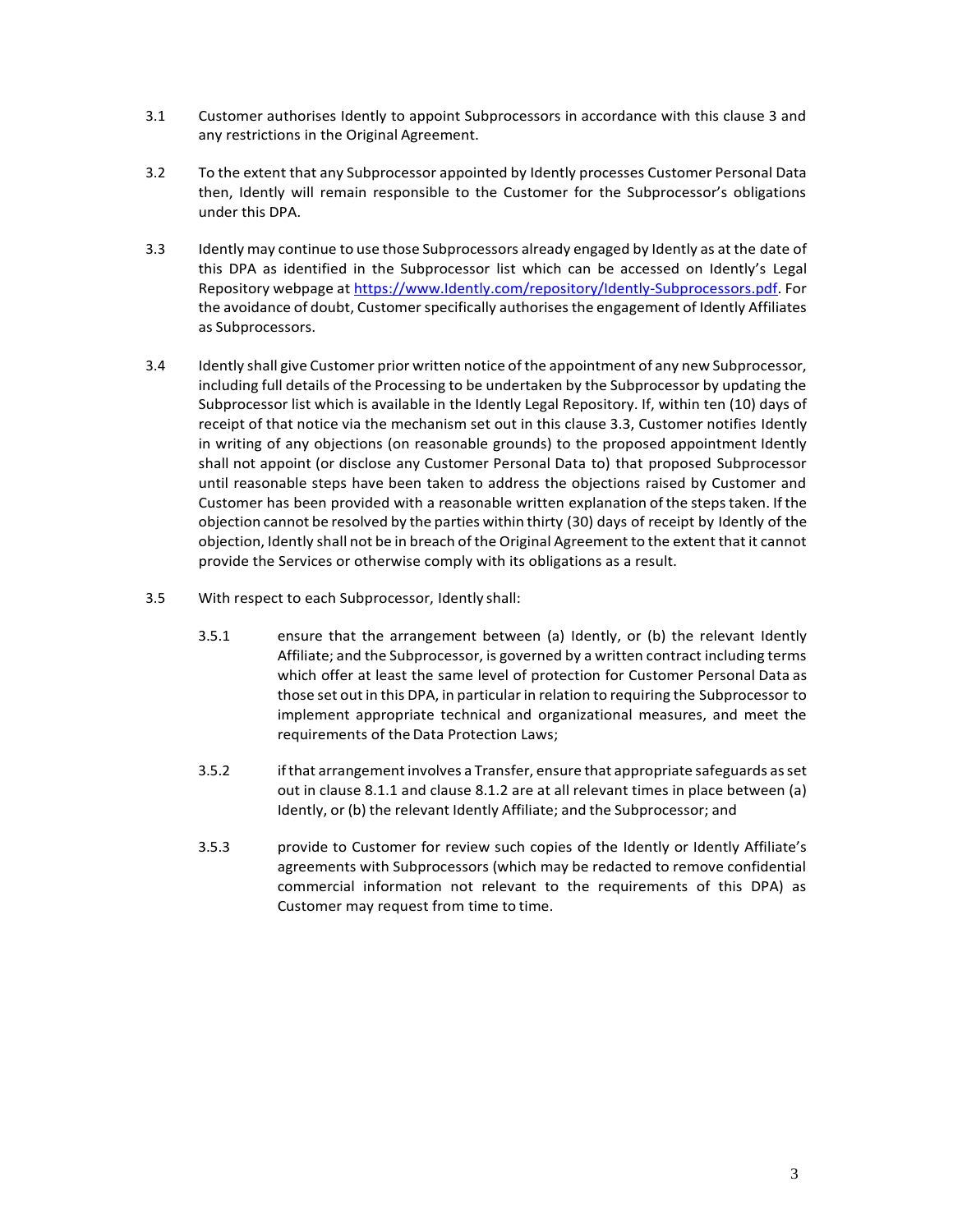3.6 Idently shall ensure that each Subprocessor performs the obligations under clauses 2.2, 6.1, and 7.2, as they apply to Processing of Customer Personal Data carried out by that Subprocessor, as if it were party to this DPA in place of Idently.

## **4. Idently's personnel**

- 4.1 Idently shall ensure that its personnel engaged in the Processing of Customer Personal Data are informed of the confidential nature of the Customer Personal Data, have received appropriate training on their responsibilities and have executed written confidentiality agreements.
- 4.2 Idently shall ensure that access to Customer Personal Data is limited to those personnel who require such access to perform the Services.

## **5. Security**

5.1 Idently will implement appropriate technical and organizational measures against unAuthorized or unlawful Processing, access, disclosure, copying, modification, storage, reproduction, display or distribution of Customer Personal Data, and against accidental or unlawful loss, destruction, alteration, disclosure or damage of Customer Personal Data as set out in Appendix 2.

## **6. Data Subject Rights**

- 6.1 Taking into account the nature of the Processing, Idently shall assist each Customer Group Member by implementing the technical and organizational measures set forth in Appendix 2, insofar as this is possible, for the fulfilment of the Customer Group Members' obligations to respond to requeststo exercise Data Subject rights underthe Data Protection Laws. Idently and Customer acknowledge that they consider these measures to be appropriate, taking into account the nature of the Processing.
- 6.2 Idently shall:
	- 6.2.1 promptly notify Customer if any Idently Group Member receives a request from a Data Subject under any Data Protection Laws in respect of Customer Personal Data; and
	- 6.2.2 ensure that the Idently Group Member does not respond to that request except on the instructions of Customer or the relevant Customer Affiliate or as required by applicable laws to which the Idently Group Member is subject, in which case Idently shall to the extent permitted by applicable laws inform Customer of that legal requirement before the Idently Group Member responds to the request.

### **7. Personal Data Breach**

7.1 Idently shall notify Customer without undue delay upon any Idently Group Member becoming aware of a Personal Data Breach affecting Customer Personal Data, providing Customer with sufficient information to allow Customer to meet any obligations to report or inform Data Subjects orthe relevant Supervisory Authority ofthe Personal Data Breach under the Data Protection Laws.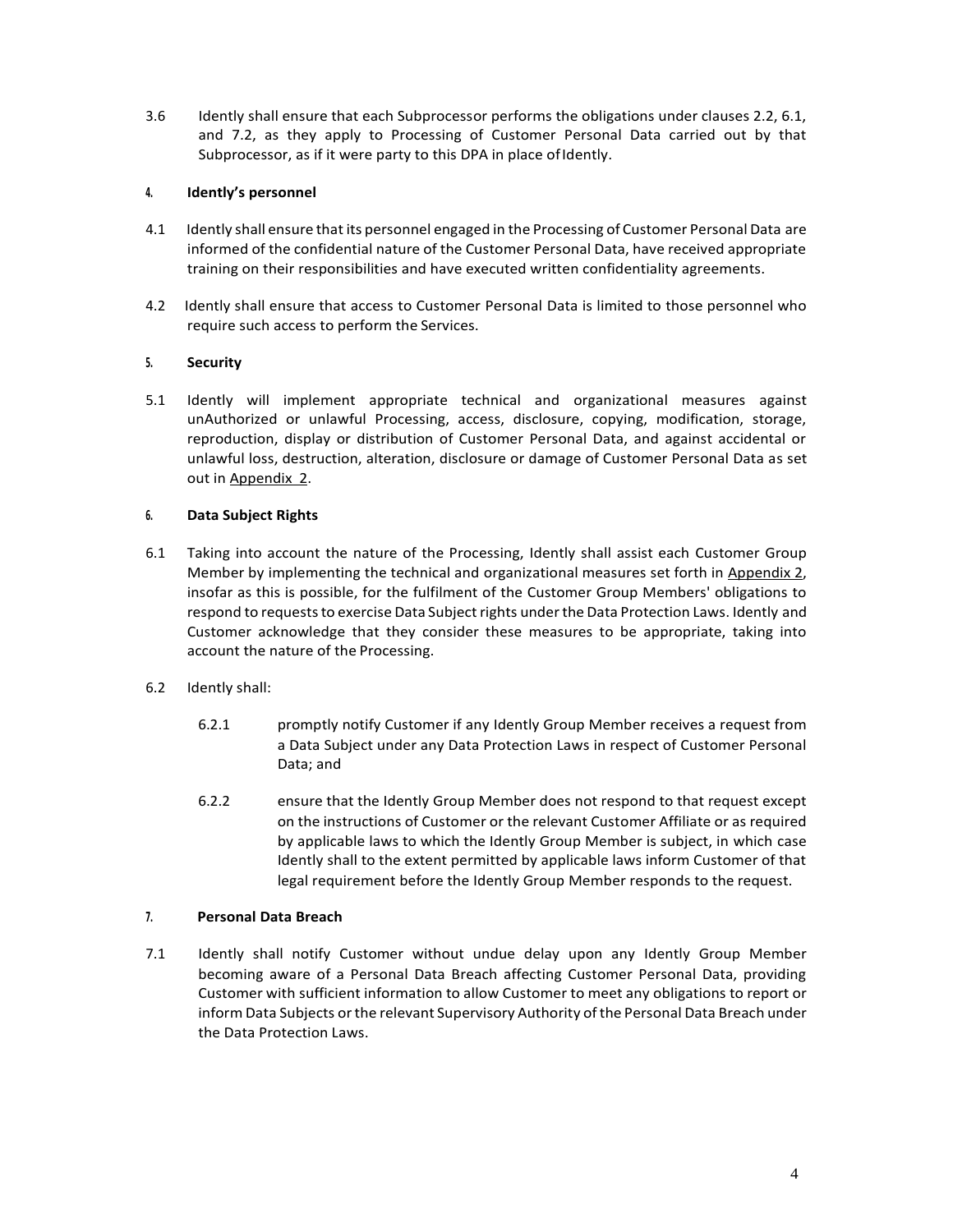7.2 Idently shall co-operate with Customer and take such reasonable commercial steps as are directed by Customer to assist in the investigation, mitigation and remediation of eachsuch Personal Data Breach.

### **8. Cross‐border transfers of Customer Personal Data**

- 8.1 Idently may only process, or permit the Processing, of Customer Personal Data outside Kenya under the following conditions:
	- 8.1.1 Idently is Processing Customer Personal Data in a territory that provides adequate protection for the privacy rights of individuals; or
	- 8.1.2 Idently and the Customer have executed the Standard Contractual Clauses in Annex 1 (unless the parties agree another more appropriate lawful data transfer mechanism exists).

## **9. Deletion or return of Customer Personal Data**

- 9.1 Subject to clause 9.2 Idently shall promptly and in any event within thirty (30) days of the date of cessation of any Services involving the Processing of Customer Personal Data (the "**Cessation Date**"), delete and procure the deletion of all copies of the Customer Personal Data, unless applicable law or regulation requires its storage.
- 9.2 Subject to clause 9.1, Customer may by written notice to Idently within ten (10) days of the Cessation Date require Idently to (a) return a copy of all Customer Personal Data to Customer in a mutually agreeable format; and (b) delete and procure the deletion of all other copies of Customer Personal Data Processed by any Idently Group Member. Idently shall comply with any such written request within thirty (30) days of the Cessation Date.
- 9.3 Idently shall provide written certification to Customer that it and each Idently Affiliate has fully complied with this clause 9 upon Customer's written request.

### **10. Audit Rights, Assistance and Privacy Impact Assessments**

- 10.1 The parties agree that the audits described in clause 5(f) and clause 12(2) of the Standard Contractual Clauses shall be carried out in accordance with the following specifications:
	- 10.1.1 Idently shall, in accordance with the Data Protection Laws, make available to the Customer such information in Idently's possession or control as the Customer may reasonably request with a view to demonstrating Idently's compliance with the obligations of a Processor under the Data Protection Laws in relation to its Processing of Customer Personal Data.
	- 10.1.2 The Customer may exercise its right of audit under the Data Protection Laws in relation to Customer Personal Data, through Identlyproviding:

(i) an audit report not older than eighteen (18) months, prepared by an independent external auditor demonstrating that Idently's technical and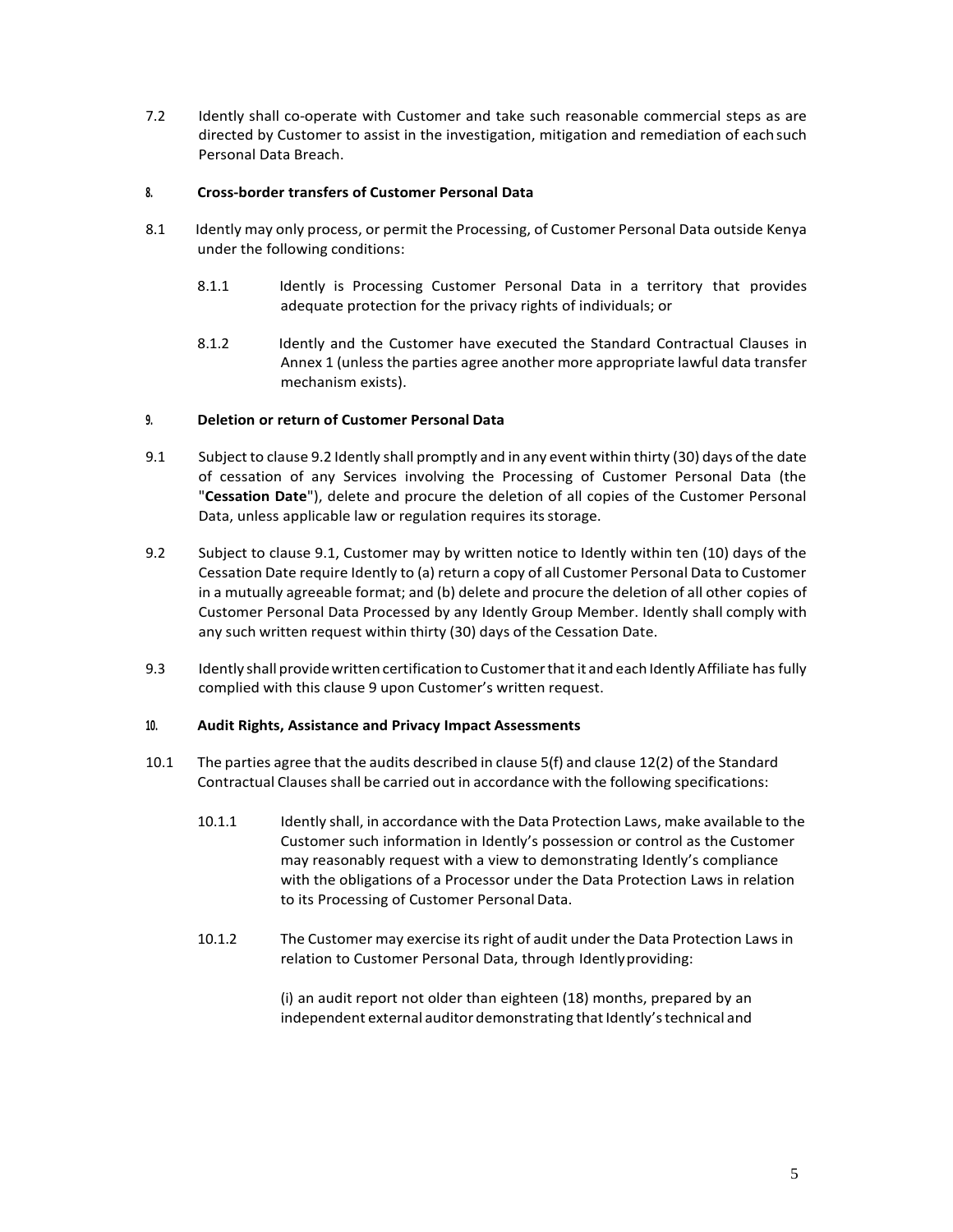organizational measures are sufficient and in accordance with an accepted industry audit standard; and

(ii) additional information in Idently's possession or control to a Kenyan Supervisory Authority when it requests or requires additional information in relation to the Processing of Customer Personal Data carried out by Idently under this DPA.

- 10.1.3 Idently will provide reasonable assistance to respond to Customer's questions concerning the Services (provided Customer will pay Idently's reasonable costs) to enable Customer to assess and consider reasonable mitigation measures when carrying out a data protection impact assessment.
- 10.1.4 If Customer requires additional information, assistance or audit to demonstrate Idently's compliance with its obligations under this DPA, then Idently will provide reasonable information and assistance on at least thirty (30) days' notice (unless Customer can demonstrate that the request is urgent), provided the Customer pays Idently's reasonable costs.

#### **11. Term**

11.1 This DPA shall remain in full force and effect so long as the Original Agreement remains in effect or a Idently Group Member retains any Personal Data relating to the Original Agreement in its possession or control.

#### **12. Notice**

- 12.1 Any required notice to be given under or in connection with this DPA shall be in writing and sent by first class post or by email to:
	- 12.1.1 in the case of Idently: **DPO@Idently.com**;
	- 12.1.2 in the case of Customer: the contact details detailed in the Original Agreement.

#### **13. General Terms**

#### *Entire Agreement*

13.1 This DPA including its Annexes and referenced documents together with the Original Agreement constitutes the entire agreement between the parties as it relates to the Processing of Customer Personal Data and supersedes any previous agreements, arrangements, undertakings or proposals, written or oral, between the parties in relation to its subject matter.

#### *Governing law and jurisdiction*

- 13.2 Without prejudice to clauses 7 (Mediation and Jurisdiction) and 9 (Governing Law) of the Standard Contractual Clauses:
	- 13.2.1 the parties to this DPA hereby submit to the choice of jurisdiction stipulated in the Original Agreement with respect to any disputes or claims howsoever arising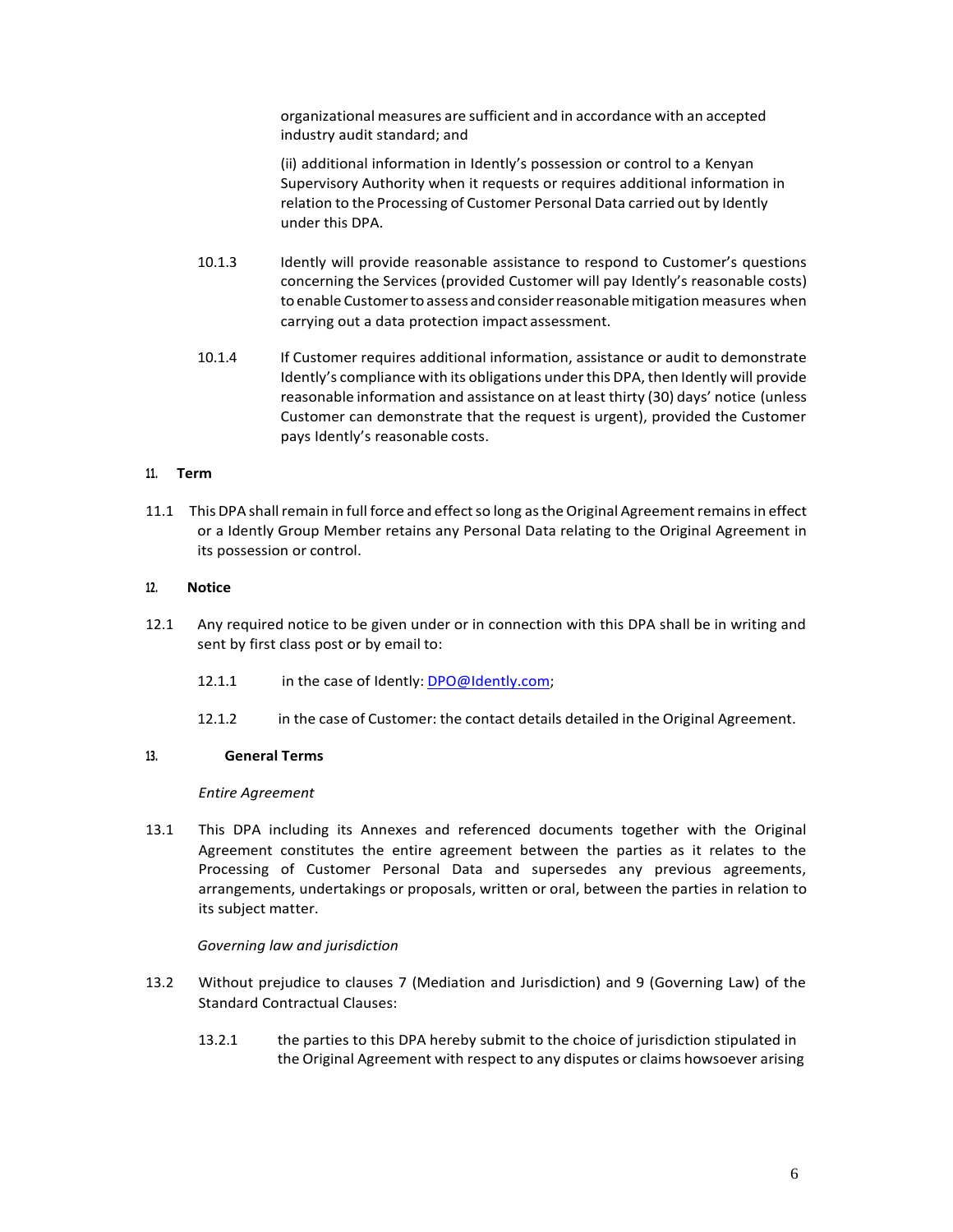under this DPA, including disputes regarding its existence, validity or termination or the consequences of its nullity; and

13.2.2 this DPA and all non-contractual or other obligations arising out of or in connection with it are governed by the laws of the country or territory stipulated for this purpose in the Original Agreement.

### *Order of precedence*

- 13.3 Nothing in this DPA reduces Idently's obligations under the Original Agreement in relation to the protection of Customer Personal Data or permits Idently to Process (or permit the Processing of) Customer Personal Data in a manner which is prohibited by the Original Agreement. In the event of any conflict or inconsistency between this DPA and the Standard Contractual Clauses, the Standard Contractual Clauses shall prevail.
- 13.4 Subject to clause 13.3, with regard to the subject matter of this DPA, in the event of inconsistencies between the provisions of this DPA and any other agreements between the parties, including the Original Agreement and including (except where explicitly agreed otherwise in writing, signed on behalf of the parties) agreements entered into or purported to be entered into after the date of this DPA, the provisions of this DPA shall prevail.

#### *Severability*

13.5 Should any provision of this DPA be invalid or unenforceable, then the remainder of this DPA shall remain valid and in force. The invalid or unenforceable provision shall be either (i) amended as necessary to ensure its validity and enforceability, while preserving the parties' intentions as closely as possible or, if this is not possible, (ii) construed in a manner as if the invalid or unenforceable part had never been contained therein.

#### *No variation*

13.6 No modification or variation of this DPA (or any document entered into pursuant to or in connection with the DPA) shall be valid unless it is in writing and signed by or on behalf of each of the parties to this DPA.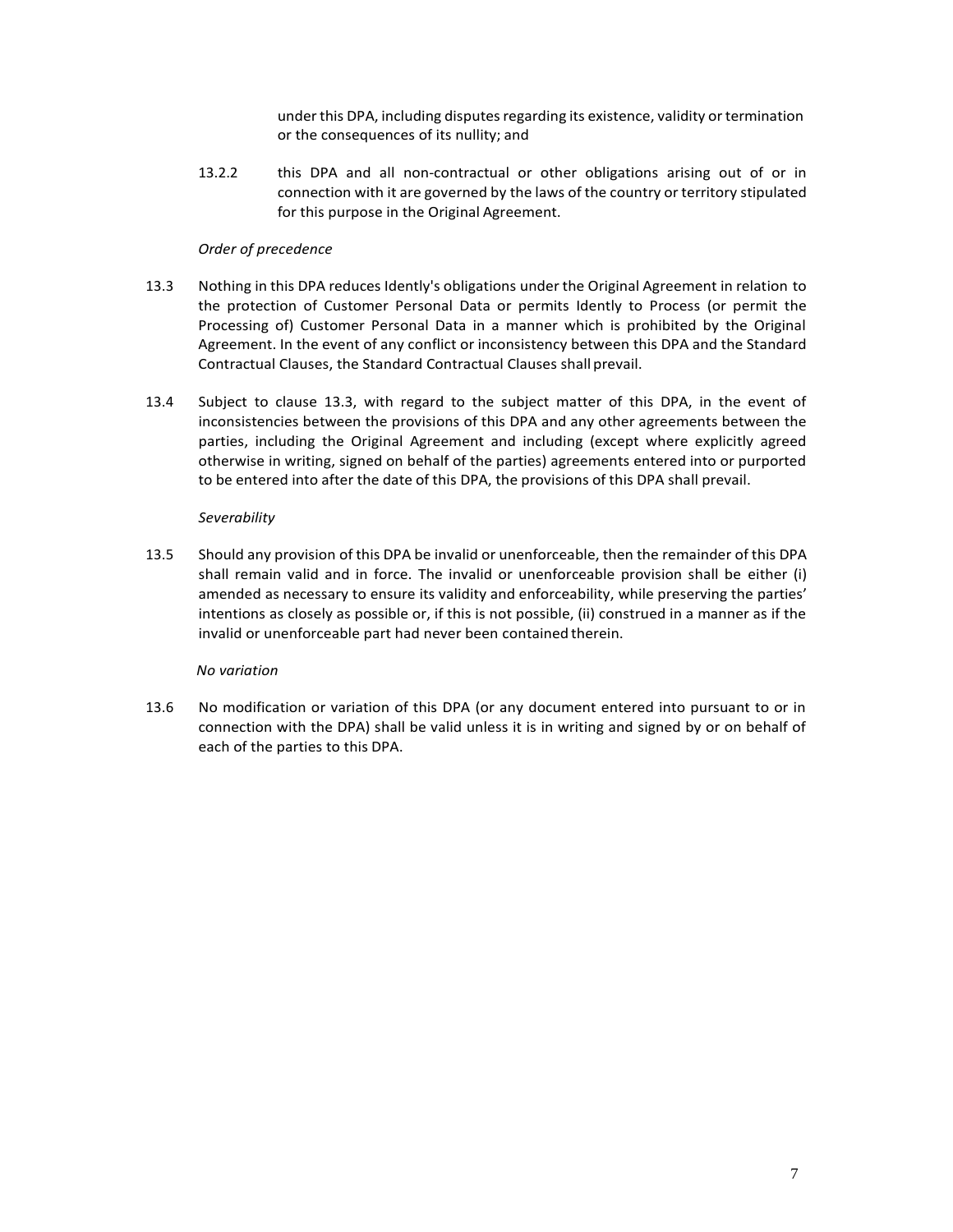IN WITNESS WHEREOF, this DPA is entered into and becomes a binding part of the Original Agreement with effect from the Effective Date.

**Customer**

Signature:

Name:

| Title: |  |  |
|--------|--|--|
|        |  |  |

Date Signed:

**Idently Systems Limited:**

Signature:

Name: George Mukenya

Title: CEO

Date Signed: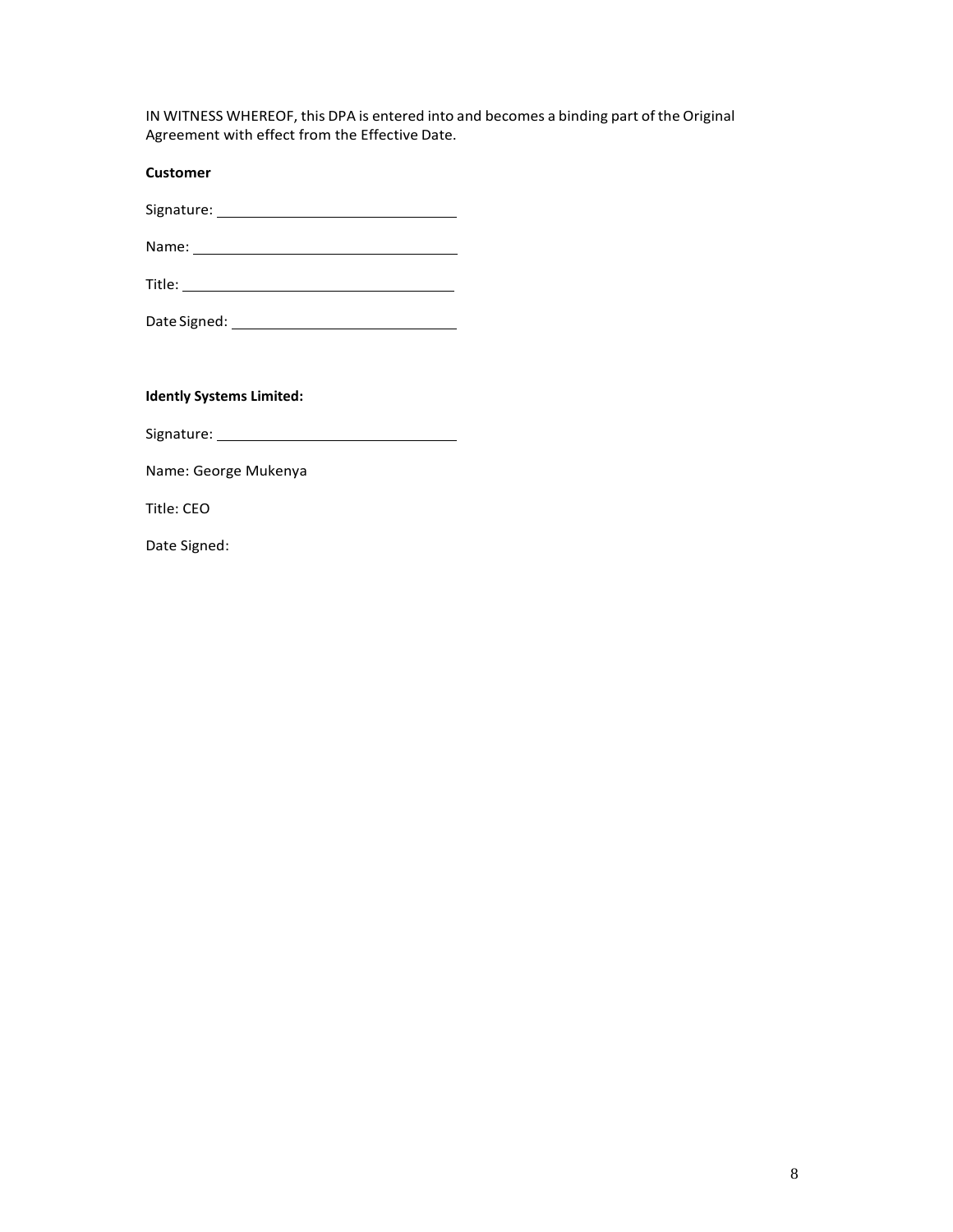#### **ANNEX 1**

### **STANDARD CONTRACTUAL CLAUSES**

Forthe purposes of the Kenya Data Protection Act, 2019, for the transfer of personal data to processors established in third countries which do not ensure an adequate level of data protection

Name of the data exporting organization:

Address:

Tel.: \_\_\_\_\_\_\_\_\_\_\_\_\_\_\_; fax:\_\_\_\_\_\_\_\_\_\_\_\_\_\_\_\_\_\_\_\_\_\_\_; e-mail: \_\_\_\_\_\_\_\_\_\_\_\_\_\_\_\_\_\_\_\_

Other information needed to identify the organization

…………………………………………………………… (the data **exporter**)

And

Name of the data importing organization: **Idently Systems Limited**

Address: Four Greenway (2<sup>nd</sup> Floor), Westlands Road, Nairobi, Kenya

Tel.: +254 734467635 e-mail: [dpo@Idently.com](mailto:dpo@idently.com)

Other information needed to identify the organization: Not applicable

(the data **importer**)

each a "party"; together "the parties",

HAVE AGREED on the following Contractual Clauses (the Clauses) in order to adduce adequate safeguards with respect to the protection of privacy and fundamental rights and freedoms of individuals for the transfer by the data exporter to the data importer of the personal data specified in Appendix 1.

#### Background

The data exporter has entered into a Data Processing Addendum ("DPA") with the data importer. Pursuant to the terms of the DPA, it is contemplated that Services provided by the data importer will involve the transfer of personal data to data importer. Data importer is located in a country not ensuring an adequate level of data protection. To ensure compliance with the Kenya Data Protection Act, 2019 and applicable data protection laws, the data exporter agrees to the provision of such Services, including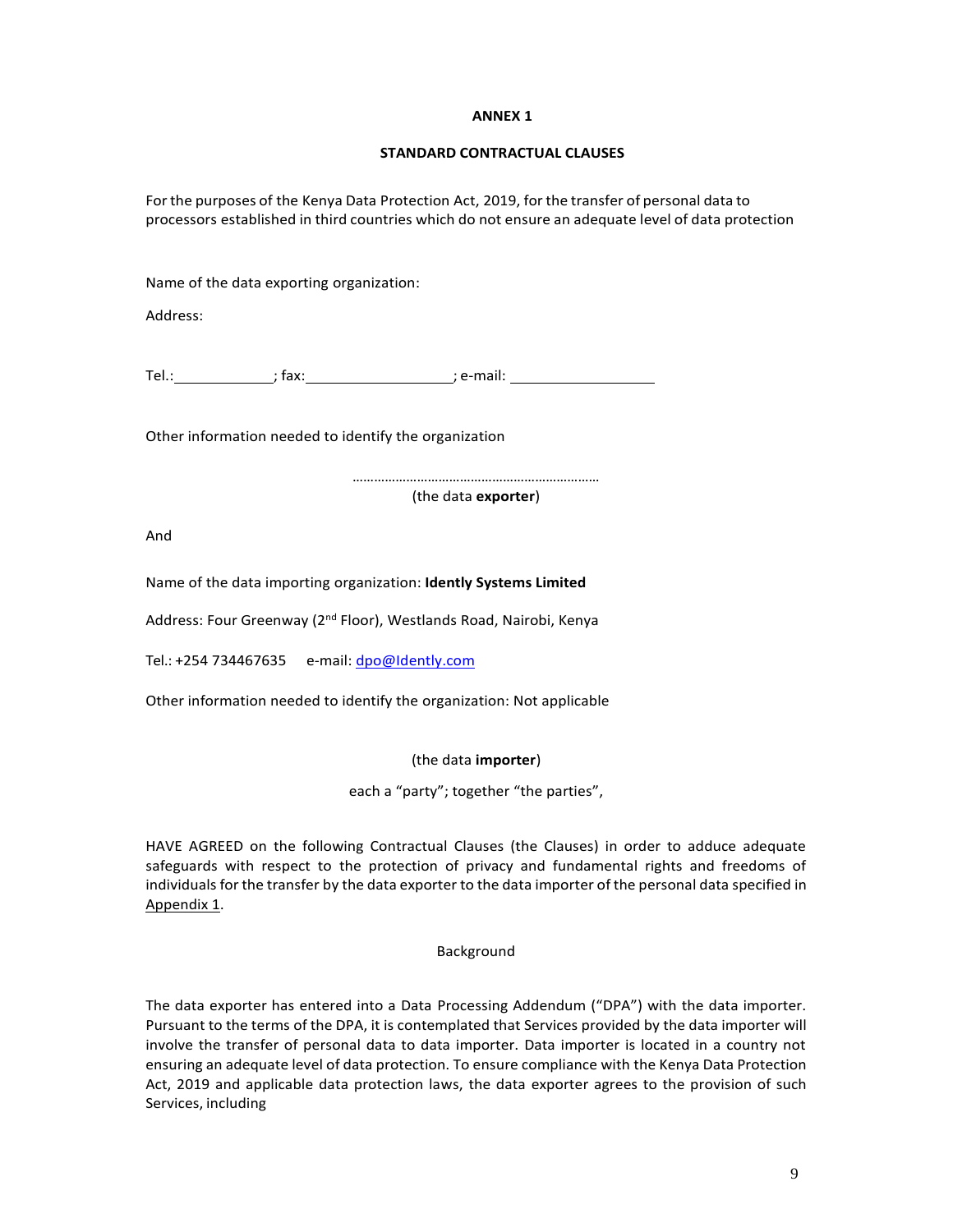the processing of personal data incidental thereto, subject to the data importer's execution of, and compliance with, the terms of these Clauses.

### *Clause 1*

#### *Definitions*

For the purposes of the Clauses:

- (a) *'personal data', 'special categories of data', 'process/processing', 'controller', 'processor', 'data subject'* and *'supervisory authority'* shall have the same meaning as in the Kenya Data Protection Act, 2019 on the protection of individuals with regard to the processing of personal data and on the free movement of such data;
- (b) '*the data exporter'* means the controller who transfers the personal data;
- (c) *'the data importer'* means the processor who agrees to receive from the data exporter personal data intended for processing on his behalf after the transfer in accordance with his instructions and the terms of the Clauses and who is not subject to a third country'ssystem ensuring adequate protection within the meaning of the Kenya Data Protection Act, 2019;
- (d) *'the subprocessor'* means any processor engaged by the data importer or by any other subprocessor of the data importer who agrees to receive from the data importer or from any other subprocessor of the data importer personal data exclusively intended for processing activities to be carried out on behalf of the data exporter after the transfer in accordance with his instructions, the terms of the Clauses and the terms of the written subcontract;
- (e) '*the applicable data protection law'* means the legislation protecting the fundamental rights and freedoms of individuals and, in particular, their right to privacy with respect to the processing of personal data applicable to a data controller in the Country in which the data exporter is established;
- (f) *'technical and organizationalsecurity measures'* meansthose measures aimed at protecting personal data against accidental or unlawful destruction or accidental loss, alteration, unAuthorizeddisclosureoraccess,inparticularwheretheprocessing involvesthetransmission of data over a network, and against all other unlawful forms of processing.

*Clause 2*

#### *Details of the transfer*

The details of the transfer and in particular the special categories of personal data where applicable are specified in Appendix 1 of the DPA which forms an integral part of the Clauses.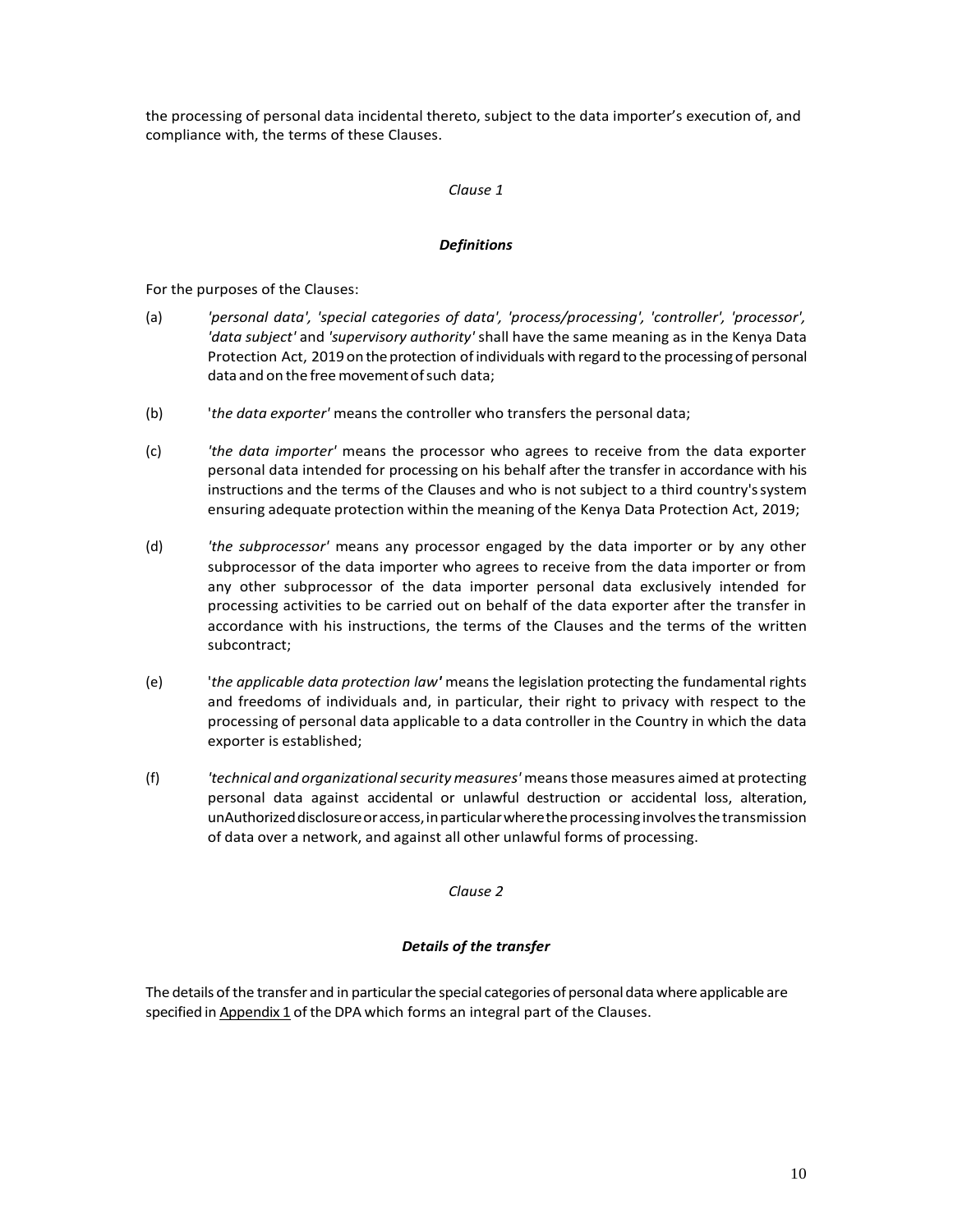### *Clause 3*

### *Third‐party beneficiary clause*

- 1. The data subject can enforce against the data exporter this Clause, Clause 4(b) to (i), Clause 5(a) to (e), and (g) to (j), Clause 6(1) and (2), Clause 7, Clause 8(2), and Clauses 9 to 12 as third‐party beneficiary.
- 2. The data subject can enforce against the data importer this Clause, Clause 5(a) to (e) and (g), Clause 6, Clause 7, Clause 8(2), and Clauses 9 to 12, in cases where the data exporter has factually disappeared or has ceased to existin law unless any successor entity has assumed the entire legal obligations of the data exporter by contract or by operation of law, as a result of which it takes on the rights and obligations of the data exporter, in which case the data subject can enforce them against suchentity.
- 3. The data subject can enforce against the subprocessor this Clause, Clause 5(a) to (e) and (g), Clause 6, Clause 7, Clause 8(2), and Clauses 9 to 12, in cases where both the data exporter and the data importer have factually disappeared or ceased to exist in law or have become insolvent, unless any successor entity has assumed the entire legal obligations of the data exporter by contract or by operation of law as a result of which it takes on the rights and obligations of the data exporter, in which case the data subject can enforce them against such entity. Such third-party liability of the subprocessor shall be limited to its own processing operations under the Clauses.
- 4. The parties do not objectto a data subject being represented by an association or other body if the data subject so expressly wishes and if permitted by national law.

### *Clause 4*

### *Obligations of the data exporter*

The data exporter agrees and warrants:

- (a) that the processing, including the transfer itself, of the personal data has been and will continue to be carried out in accordance with the relevant provisions of the applicable data protection law (and, where applicable, has been notified to the relevant authorities of the Country where the data exporter is established) and does not violate the relevant provisions of that Country;
- (b) that it has instructed and throughout the duration of the personal data processing services will instruct the data importer to process the personal data transferred only on the data exporter's behalf and in accordance with the applicable data protection law and the Clauses;
- (c) that the data importer will provide sufficient guarantees in respect of the technical and organizational security measures specified in Appendix 2 to thiscontract;
- (d) that after assessment of the requirements of the applicable data protection law, the security measures are appropriate to protect personal data against accidental or unlawful destruction or accidental loss, alteration, unAuthorized disclosure or access, in particular where the processing involves the transmission of data over a network, and against all other unlawful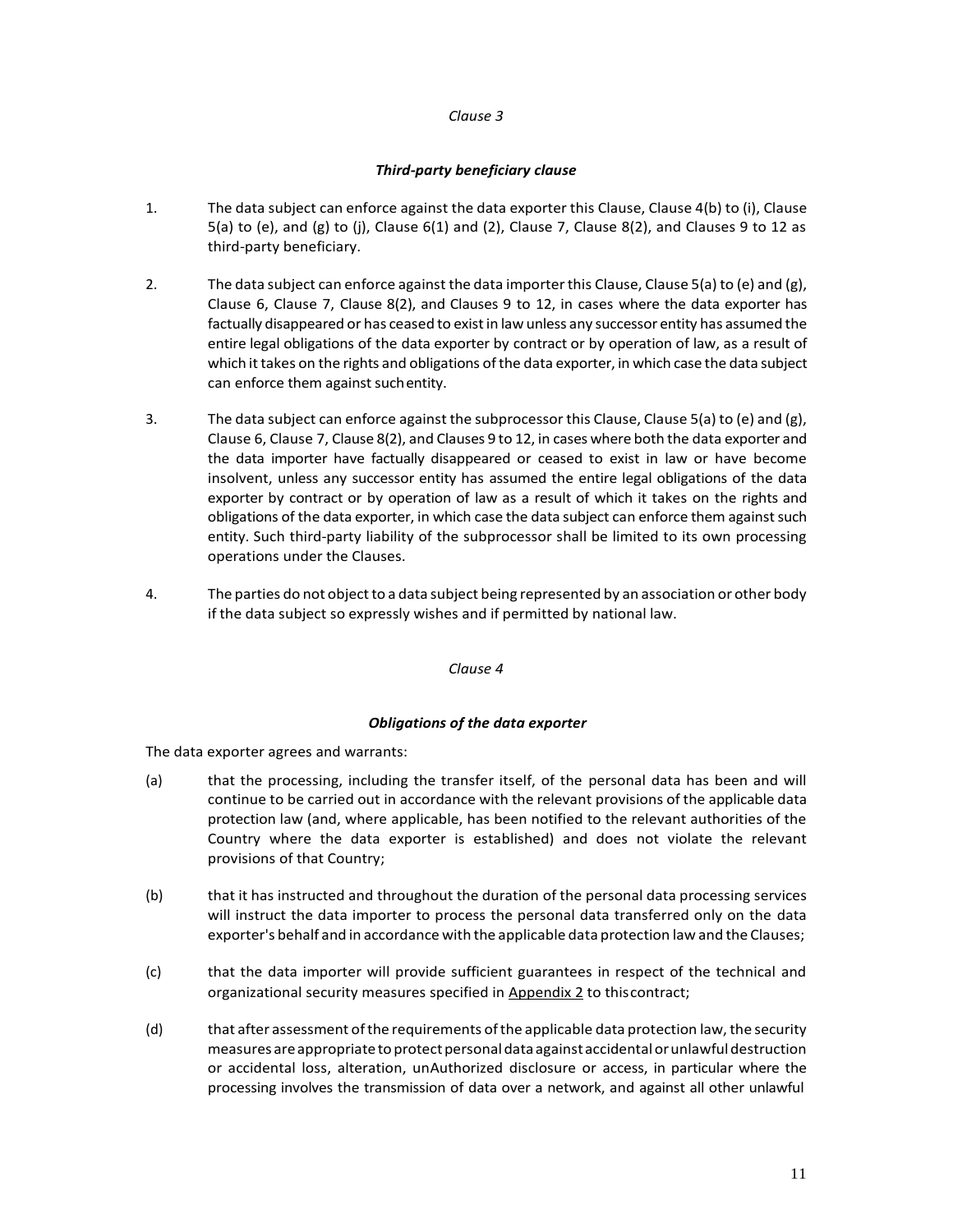forms of processing, and that these measures ensure a level of security appropriate to the risks presented by the processing and the nature of the data to be protected having regard to the state of the art and the cost of their implementation;

- (e) that it will ensure compliance withthe security measures;
- (f) that, if the transfer involves special categories of data, the data subject has been informed or will be informed before, or as soon as possible after, the transfer that its data could be transmitted to a third country not providing adequate protection within the meaning of the Data Protection Laws;
- (g) to forward any notification received fromthe data importer or any subprocessor pursuantto Clause 5(b) and Clause 8(3) to the data protection supervisory authority if the data exporter decides to continue the transfer or to lift the suspension;
- (h) tomake available to the data subjects upon request a copy ofthe Clauses, with the exception of Appendix 2, and a summary description of the security measures, as well as a copy of any contract for subprocessing services which has to be made in accordance with the Clauses, unless the Clauses or the contract contain commercial information, in which case it may remove such commercial information;
- (i) that, in the event ofsubprocessing, the processing activity is carried out in accordance with Clause 11 by a subprocessor providing at least the same level of protection for the personal data and the rights of data subject as the data importer under the Clauses; and
- $(i)$  that it will ensure compliance with Clause  $4(a)$  to  $(i)$ .

#### *Clause 5*

#### *Obligations of the data importer*

The data importer agrees and warrants:

- (a) to process the personal data only on behalf of the data exporter and in compliance with its instructions and the Clauses; if it cannot provide such compliance for whatever reasons, it agrees to inform promptly the data exporter of its inability to comply, in which case the data exporter is entitled to suspend the transfer of data and/or terminate the contract;
- (b) that it has no reason to believe that the legislation applicable to it prevents it from fulfilling the instructions received from the data exporter and its obligations under the contract and that in the event of a change in this legislation which is likely to have a substantial adverse effect on the warranties and obligations provided by the Clauses, it will promptly notify the change to the data exporter assoon asit is aware, in which case the data exporter is entitled to suspend the transfer of data and/or terminate thecontract;
- (c) that it has implemented the technical and organizational security measures specified in Appendix 2 before processing the personal data transferred;
- (d) that it will promptly notify the data exporter about: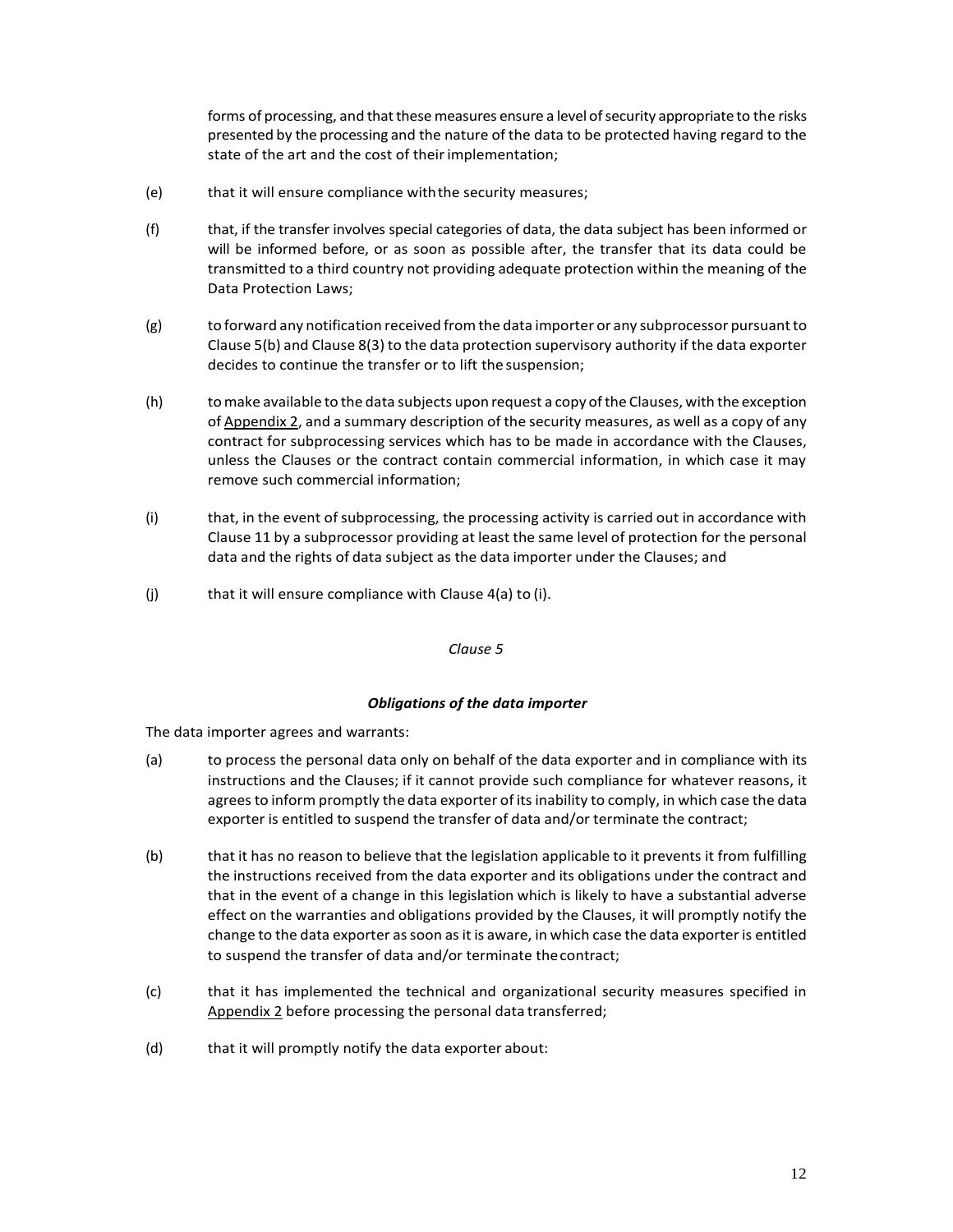- (i) any legally binding request for disclosure of the personal data by a lawenforcement authority unless otherwise prohibited, such as a prohibition under criminal law to preserve the confidentiality of a law enforcement investigation,
- (ii) any accidental or unAuthorized access, and
- (iii) any request received directly from the data subjects without responding to that request, unless it has been otherwise Authorized to doso;
- (e) to deal promptly and properly with all inquiries from the data exporter relating to its processing of the personal data subject to the transfer and to abide by the advice of the supervisory authority with regard to the processing of the data transferred;
- (f) at the request of the data exporter to submit its data processing facilities for audit of the processing activities covered by the Clauses which shall be carried out by the data exporter or an inspection body composed of independent members and in possession of the required professional qualifications bound by a duty of confidentiality, selected by the data exporter, where applicable, in agreement with the supervisory authority;
- (g) to make available to the data subject upon request a copy of the Clauses, or any existing contract forsubprocessing, unless the Clauses or contract contain commercial information, in which case it may remove such commercial information, with the exception of Appendix 2 which shall be replaced by a summary description of the security measures in those cases where the data subject is unable to obtain a copy from the data exporter;
- (h) that, inthe eventofsubprocessing, ithaspreviously informedthedata exporter andobtained its prior written consent;
- (i) that the processing services by the subprocessor will be carried out in accordance with Clause 11;
- (j) to send promptly a copy of any subprocessor agreement it concludes under the Clauses to the data exporter.

### *Clause 6*

### *Liability*

- 1. The parties agree that any data subject, who hassuffered damage as a result of any breach of the obligations referred to in Clause 3 or in Clause 11 by any party or subprocessor is entitled to receive compensation from the data exporter for the damage suffered.
- 2. If a data subject is not able to bring a claim for compensation in accordance with paragraph 1 against the data exporter, arising out of a breach by the data importer or his subprocessor of any of their obligations referred to in Clause 3 or in Clause 11, because the data exporter has factually disappeared or ceased to exist in law or has become insolvent, the data importer agreesthat the data subject may issue a claim against the data importer as if it were the data exporter, unless any successor entity has assumed the entire legal obligations of the data exporter by contract of by operation of law, in which case the data subject can enforce its rights against such entity.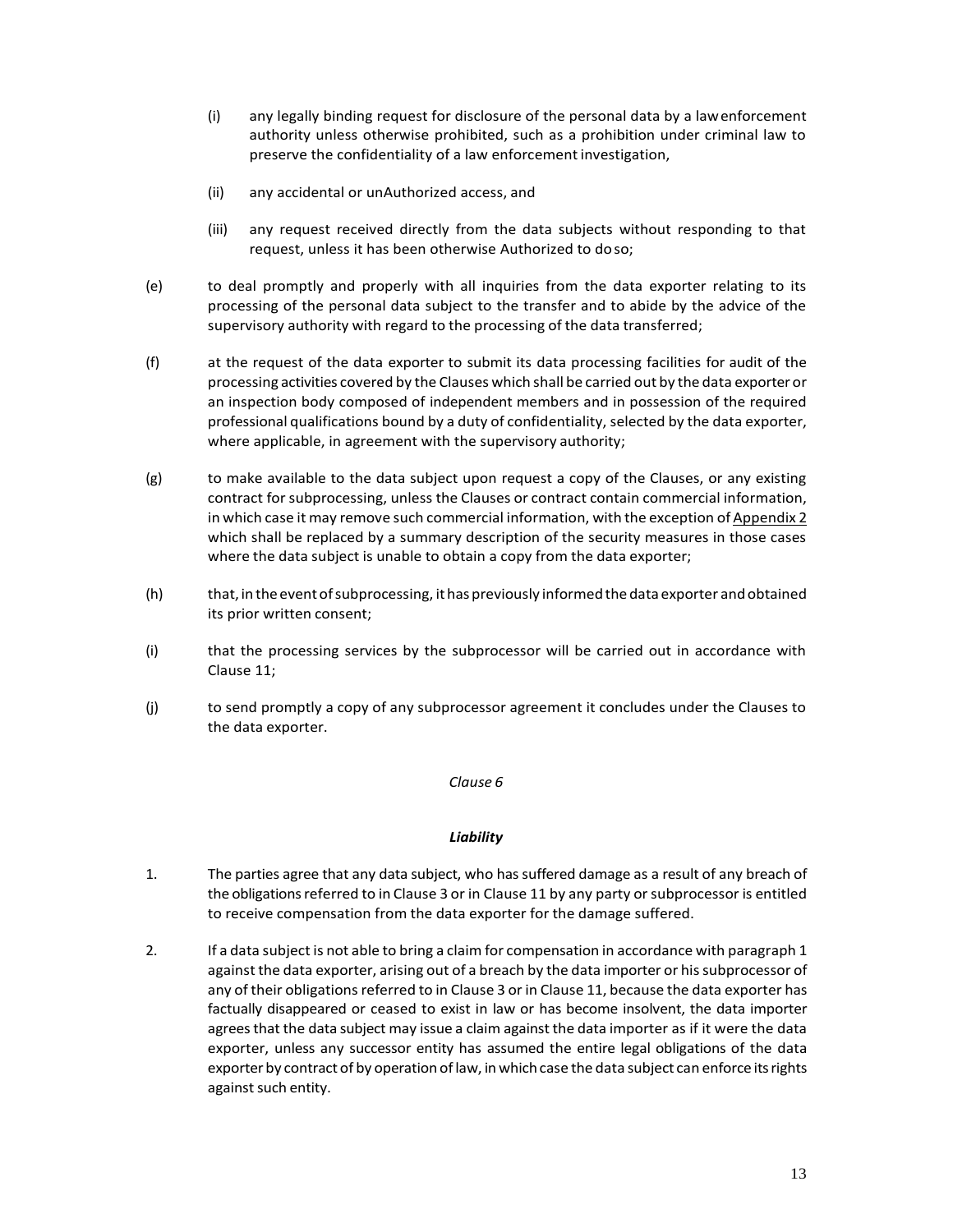The data importer may not rely on a breach by a subprocessor of its obligations in order to avoid its own liabilities.

3. If a data subject is not able to bring a claim against the data exporter or the data importer referred to in paragraphs 1 and 2, arising out of a breach by the subprocessor of any of their obligations referred to in Clause 3 or in Clause 11 because both the data exporter and the data importer have factually disappeared or ceased to exist in law or have become insolvent, the subprocessor agrees that the data subject may issue a claim against the data subprocessor with regard to its own processing operations under the Clauses as if it were the data exporter or the data importer, unless any successor entity has assumed the entire legal obligations of the data exporter or data importer by contract or by operation of law, in which case the data subject can enforce its rights against such entity. The liability of the subprocessor shall be limited to its own processing operations under the Clauses.

#### *Clause 7*

### *Arbitration and jurisdiction*

- 1. The data importer agrees that if the data subject invokes against it third‐party beneficiary rights and/or claims compensation for damages under the Clauses, the data importer will accept the decision of the data subject:
	- (a) to refer the dispute to arbitration, by an independent person or, where applicable, by the supervisory authority;
	- (b) to refer the dispute to the courts in the Country in which the data importer is established.
- 2. The parties agree that the choice made by the data subject will not prejudice its substantive or procedural rights to seek remedies in accordance with other provisions of national or international law.

#### *Clause 8*

#### *Cooperation with supervisory authorities*

- 1. The data exporter agrees to deposit a copy of this contract with the supervisory authority if it so requests or if such deposit is required under the applicable data protection law.
- 2. The parties agree that the supervisory authority has the right to conduct an audit of the data importer, and of any subprocessor, which has the same scope and is subject to the same conditions as would apply to an audit of the data exporter under the applicable data protection law.
- 3. The data importer shall promptly inform the data exporter about the existence of legislation applicable to it or any subprocessor preventing the conduct of an audit of the data importer, or any subprocessor, pursuant to paragraph 2. In such a case the data exporter shall be entitled to take the measures foreseen in Clause 5 (b).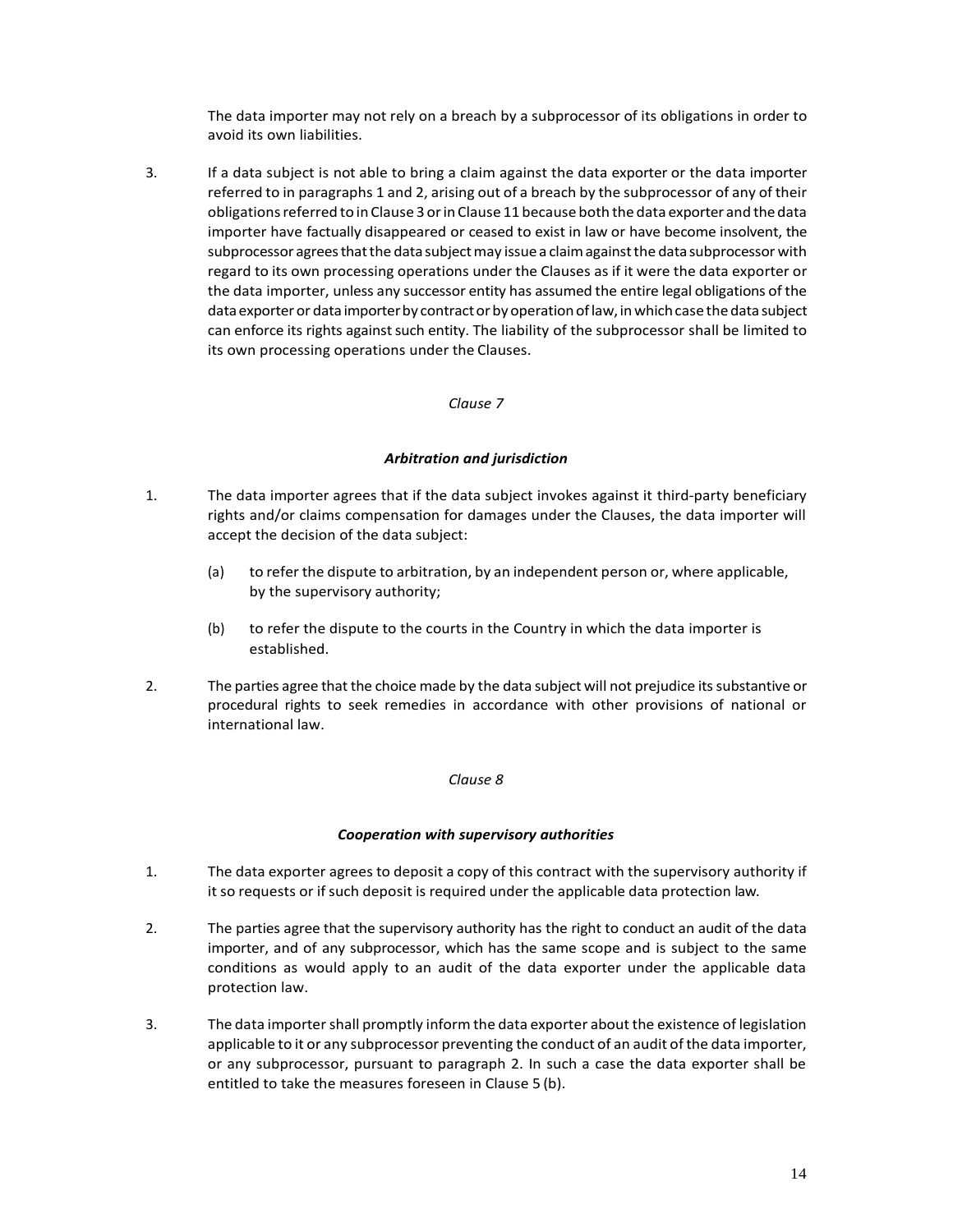#### *Clause 9*

#### *Governing Law*

The Clauses shall be governed by the law of the Country in which the data importer is established.

*Clause 10*

### *Variation of the contract*

The parties undertake not to vary or modify the Clauses. This does not preclude the parties from adding clauses on business related issues where required as long as they do not contradict the Clause.

#### *Clause 11*

#### *Subprocessing*

- 1. Thedata importershallnotsubcontract any ofits processing operations performed on behalf of the data exporter under the Clauses without the prior written consent of the data exporter. Where the data importer subcontracts its obligations under the Clauses, with the consent of the data exporter, it shall do so only by way of a written agreement with the subprocessor which imposes the same obligations on the subprocessor as are imposed on the data importer under the Clauses. Where the subprocessor fails to fulfil its data protection obligations under such written agreement the data importer shall remain fully liable to the data exporter for the performance of the subprocessor's obligations under such agreement.
- 2. The prior written contract between the data importer and the subprocessor shall also provide for a third‐party beneficiary clause aslaid down in Clause 3 for cases where the data subject is not able to bring the claim for compensation referred to in paragraph 1 of Clause 6 against the data exporter orthe data importer because they have factually disappeared or have ceased to exist in law or have become insolvent and no successor entity has assumed the entire legal obligations ofthe data exporter or data importer by contract or by operation of law. Such third‐party liability of the subprocessor shall be limited to its own processing operations under the Clauses.
- 3. The provisions relating to data protection aspects for subprocessing of the contract referred to in paragraph 1 shall be governed by the law of the Country in which the data importer is established.
- 4. The data exporter shall keep a list of subprocessing agreements concluded under the Clauses and notified by the data importer pursuant to Clause 5 (j), which shall be updated at least once a year. The list shall be available to the data exporter's data protection supervisory authority.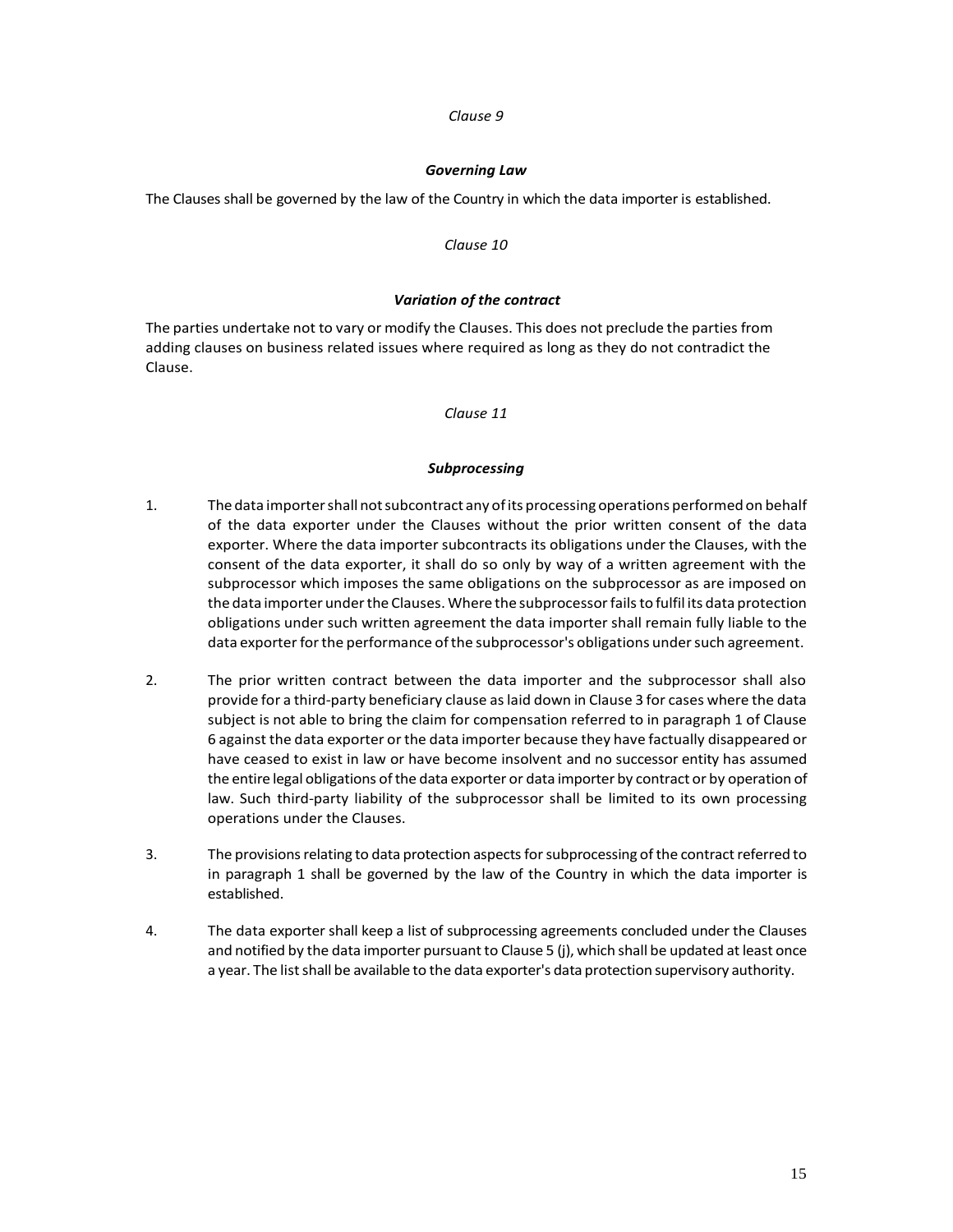### *Clause 12*

## *Obligation after the termination of personal data processing services*

- 1. The parties agree that on the termination of the provision of data processing services, the data importer and the subprocessor shall, at the choice of the data exporter, return all the personal data transferred and the copiesthereof to the data exporter orshall destroy allthe personal data and certify to the data exporterthat it has done so, unlesslegislation imposed upon the data importer prevents it from returning or destroying all or part of the personal data transferred. In that case, the data importer warrants that it will guarantee the confidentialityofthepersonaldatatransferredandwillnot actively processthepersonaldata transferred anymore.
- 2. The data importer and the subprocessor warrant that upon request of the data exporter and/or of the supervisory authority, it will submit its data processing facilities for an audit of the measures referred to in paragraph 1.

### **On behalf of the data exporter:**

Name (written out in full): Position: Address: Other information necessary in order for the contract to be binding (if any):

Signature……………………………………….

#### **On behalf of the data importer:**

Name (written out in full): George Mukenya Position: CEO Address: Four Greenway (2<sup>nd</sup> Floor), Westlands Road, Nairobi, Kenya Other information necessary in order for the contract to be binding (if any): None

Signature……………………………………….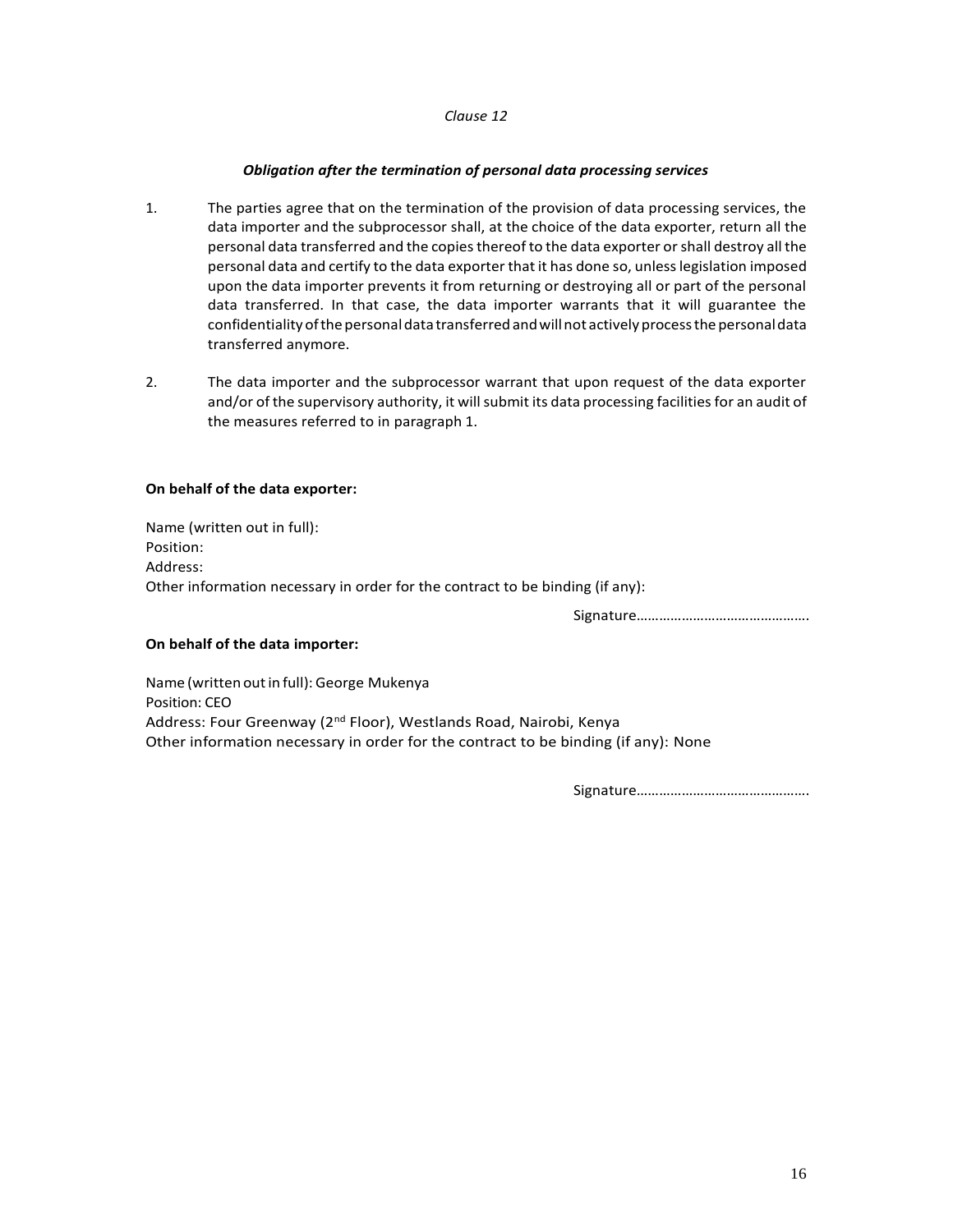### **APPENDIX 1 TO THE DPA AND STANDARD CONTRACTUAL CLAUSES**

This Appendix forms part of the Clauses and must be completed and signed by the parties

#### **Data exporter**

Where applicable, the data exporter is: Customer

#### **Data importer**

Where applicable, the data importer is: Idently Systems Limited

#### **Data subjects**

The personal data transferred concern the following categories of data subjects:

- Prospects, customers, business partners and vendors of data exporter (who are natural persons)
- Employees or contact persons of data exporter's prospects, customers, business partners and vendors
- Employees, agents, advisors, consultants, or contractors of data exporter
- Data exporter's users authorized to use the Services

#### **Categories of data**

The personal data transferred concern the following categories of data:

#### *Identification data*

Personal Identification Data such as name, title, address(private, work), former addresses, telephone number (private, work).

Identification details issued by the government such as ID number, passport number, driver license number.

Electronic identification data such as accounts, mail address, IP addresses.

#### *Financial data*

Financial identification data such as bank account numbers, credit or debit card numbers.

### **Special categories of data (if appropriate)**

The personal data transferred concern the following special categories of data: None

#### **Processing operations**

The personal data transferred will be subject to the following basic processing activities:

In support of the services and other activities to be supplied to or carried out by or on behalf of Idently for Customer pursuant to the Original Agreement

DATA EXPORTER

Name:……………………………… Authorized Signature ……………………

DATA IMPORTER

Name: George Mukenya, CEO Authorized Signature ……………………..………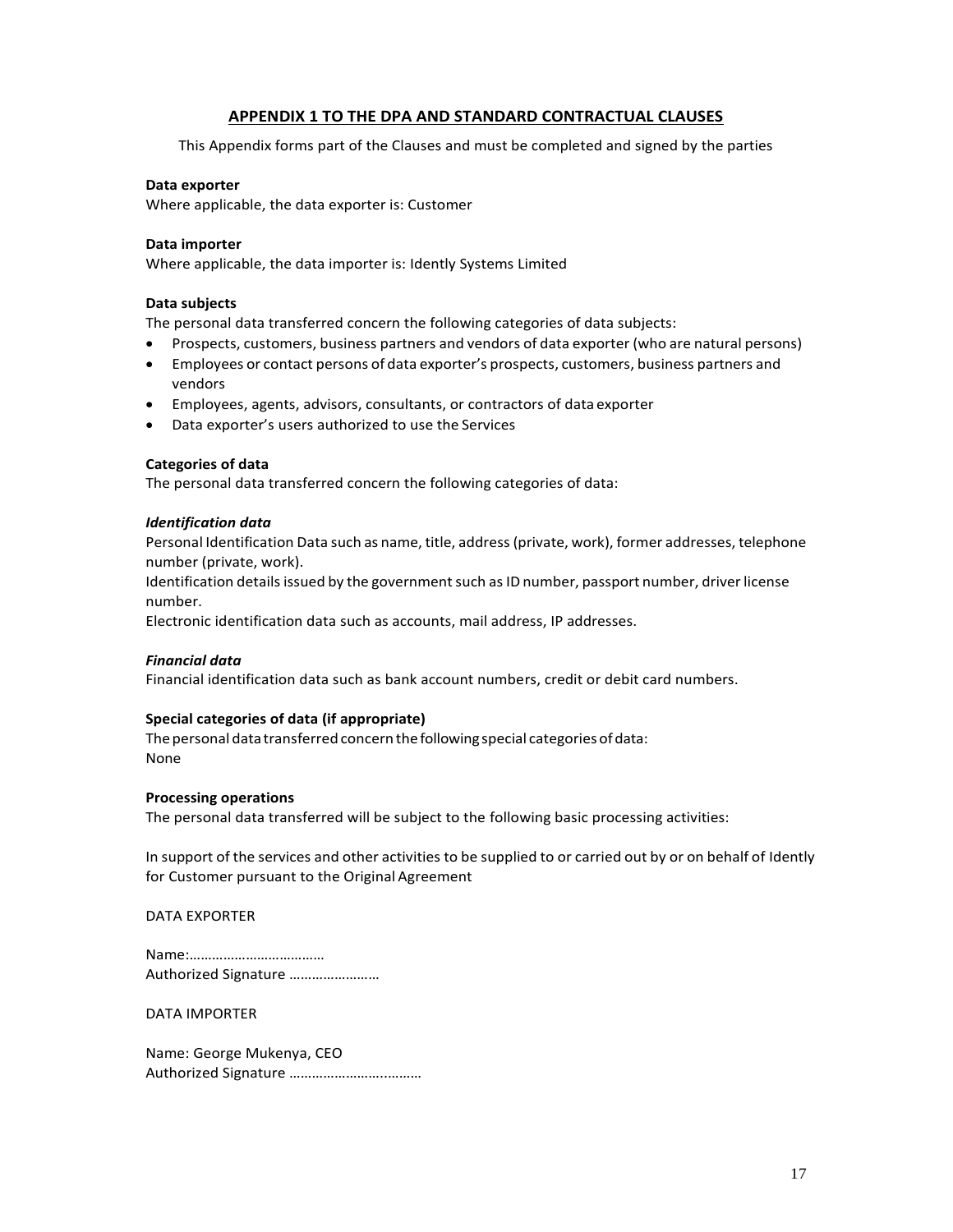### **APPENDIX 2 TO THE DPA AND STANDARD CONTRACTUAL CLAUSES**

Where applicable, this Appendix forms part of the Clauses and must be completed and signed by the parties.

The Data Importer currently abides by the security standards in this Appendix 2. The Data Importer may update or modify these security standards from time to time provided such updates and modifications will not result in a material decrease of the overallsecurity of the Services during the term of the Original Agreement.

## **Description ofthe technical and organizationalsecurity measuresimplemented by the data importer in accordance with Clauses 4(d) and 5(c):**

#### **1. The bodies of policy management**

Forthe its operation as a Certification Authority, Idently employs two internal teams that manage policies within the company: one is the Policy Authority and the other is the Data Protection Office.

### (a) Policy Authority

The Policy Authority consists of various committees focusing on specific areas that focus on strategizing, defining and managing policies and procedures, and flow those decisions down to departmental heads for implementation. Policy Authorities 3.1 ‐ 3.10 are sub authorities that manage policies related to security, such as Information Security Policy and Principles, Physical Security Policy, Logical Security Policy, Personnel Security Policy, Third Party Management Policy, Secure Development, Change Management Policy, and Business Continuity Management policy. All of the security measures described below are implemented based on these policies.

### (b) Data Protection Office

Idently also maintains a task force called the Data Protection Working Group (DPWG) under the direction of the Data Protection Officer who is appointed by the Idently CEO and hasthe delegated authority for enforcing Idently personal data processing and transfer related policies.

### **2. Data Center & Network Security.**

### (a) Data Centers.

Infrastructure. Idently maintains its systems in geographically distributed data centers in Nairobi (Kenya) and Mombasa (Kenya), and stores all production data in a secure environment with strong physical access barriers.

Redundancy. Infrastructure systems have been designed to eliminate single points of failure and minimize the impact of anticipated environmental risks. Dual circuits, switches, networks, power systems or other necessary devices help provide this redundancy. In the event of a power outage, backup poweris provided by UPS batteries and diesel generators to provide enough electrical power typically for a period of days.

Server Operating Systems. Idently servers use a Linux based implementation customized for the application environment to augment data security and redundancy. Idently employs a code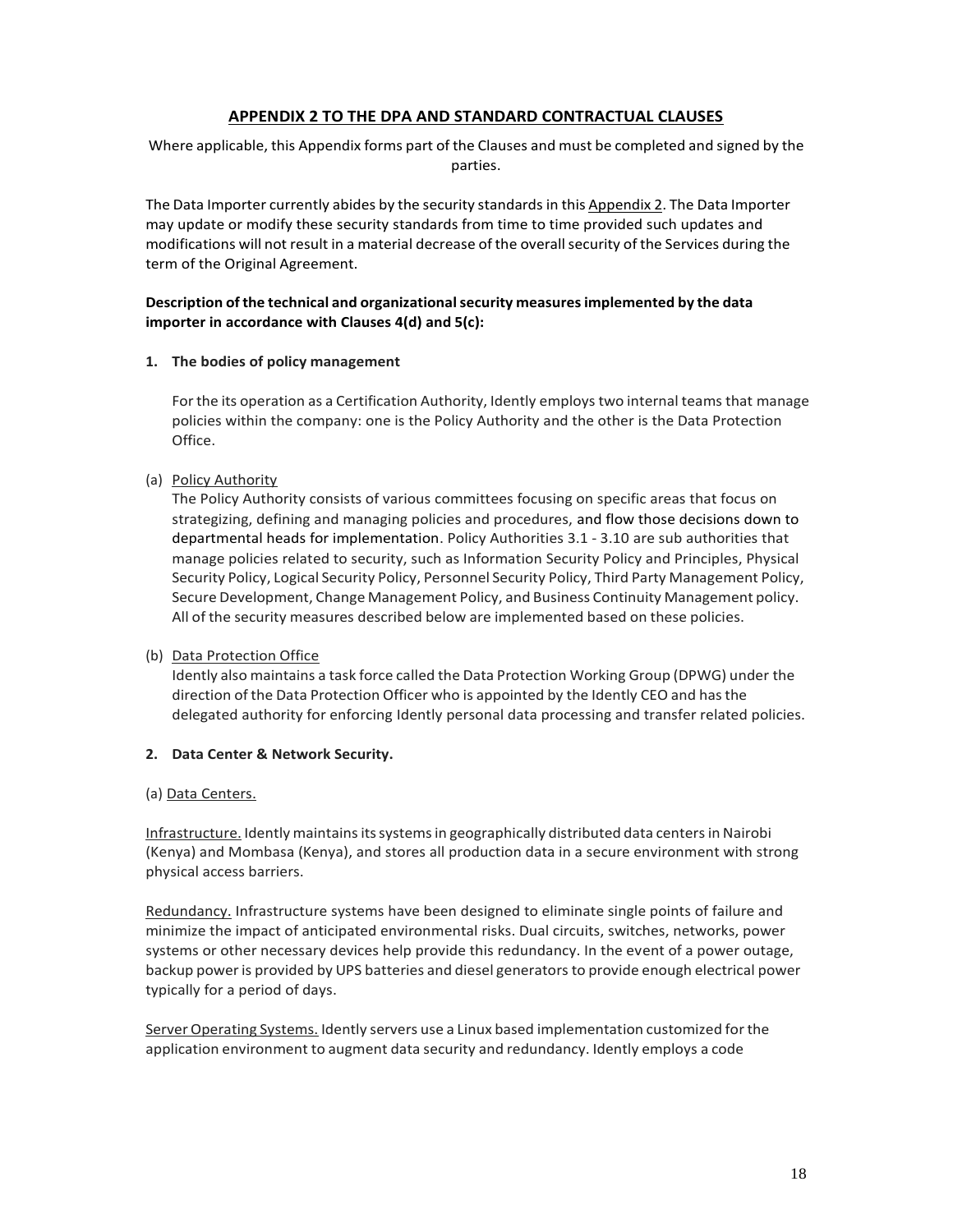review process to increase the security of the code used to provide the services and enhance the security products in production environments.

Businesses Continuity. Idently replicates data overmultiple servers across different geographical regions, and uploads encrypted data to cloud storage daily as backup to protect against accidental destruction or loss. Idently has designed and regularly plans and tests its business continuity planning/disaster recovery programs.

### (b) Networks & Transmission

Internal Networks. All the internal networks, i.e. Idently intranet, are strictly isolated by firewalls from external networks to prevent unauthorized access.

Data Transmission. Data transmission between Idently offices and the data centers is typically connected via high‐speed private links, i.e. VPN (IPSEC with AES256), to provide secure data transfer between data centers and offices so that data can't be read, copied, altered without authorization during transfer within Idently.

In addition to the above environment, the Certificate Management Protocol (CMP) isimplemented between RA systems and CA systems to maintain the highest security level of industry standard.

External Attack Surface. Idently employs multiple layer networks and strong filtering controlsfor external facing systems. Recurring vulnerability assessment (quarterly) and penetration testing exercises (annually) are conducted in addition to any in the case of significant changes to the systems.

Intrusion Detection. Idently employs intrusion detection and prevention systems on both our office and data center networks. Idently intrusion detectioninvolves:

- 1. Employing intrusion detection, 24 X 7 monitoring service by security professionals who are tightly integrated with the Idently incident response team;and
- 2. Employing technologies that automatically remedy certain potentially dangerous situations.

Incident Response. Idently maintains security personnel, i.e. the incident response team, who monitor a variety of communication channels for security incidents, including the notification of events from intrusion detection system (IDS) professionals, and react promptly in the event of any incident.

Encryption Technologies. Idently makes HTTPS encryption (RSA2048) available, as well as IPSEC for interoffice communications with AES256.

#### (c) Idently Intranet

Managed Devices. To connect to the LAN segment of the Idently intranet, the device must have a digital certificate issued by Idently's IT department.

Active Directory. Idently employs central authentication mechanisms, i.e. Active Directory, before access to the Idently intranet resources is permitted.

Login procedures/ authentication mechanism. To access intranet resources within Idently, at least the following steps must be performed correctly: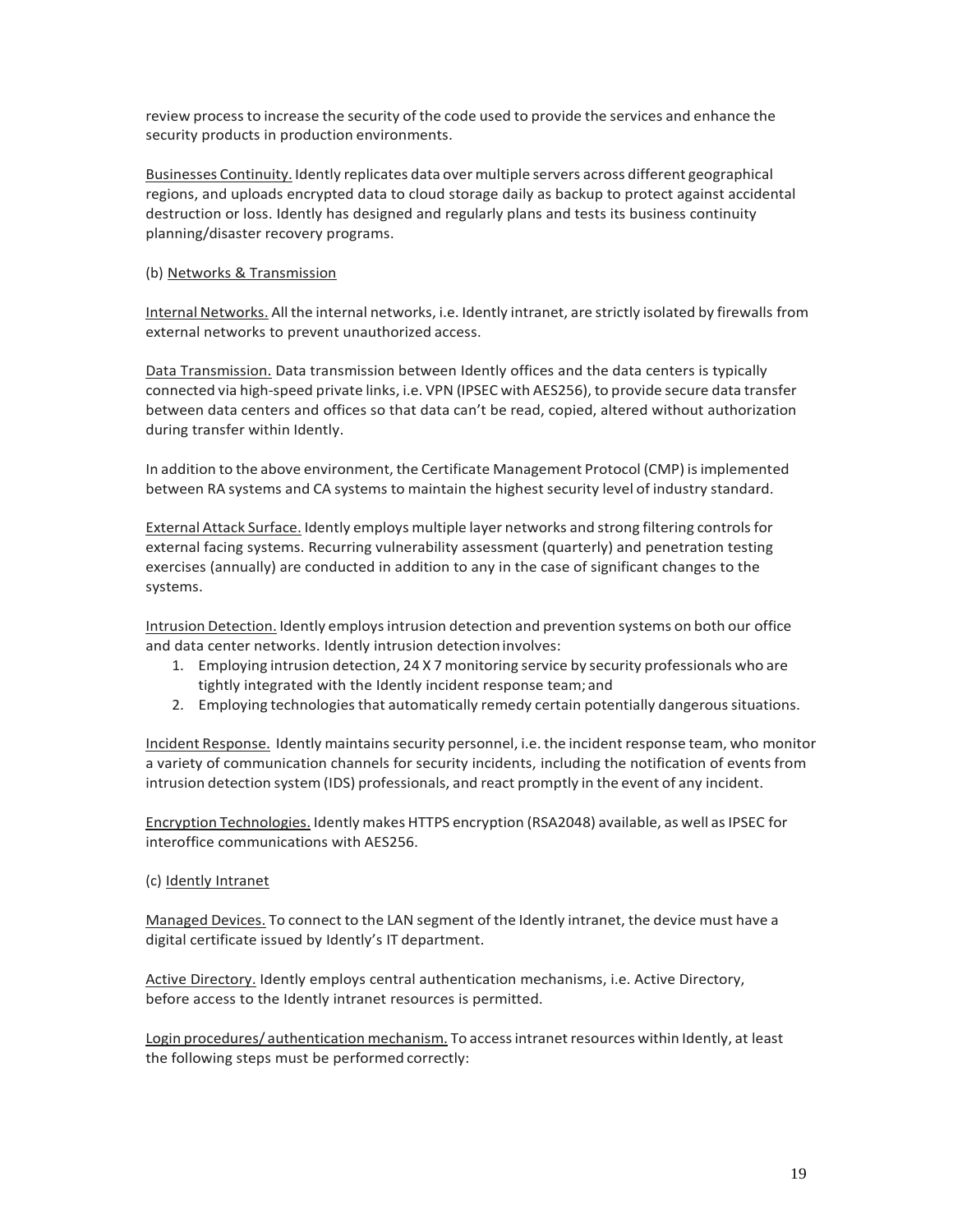- Boot up Idently managed PC
- Device authentication via digital certificate
	- (PKI authentication protocol shall be performed for the device certificate)
- Insert IC-card ID, issued for individuals, and activate the IC- Card by entering password (long and strong password, mandatory combination of alpha/numeric/symbols)
- Login to AD by entering AD password (password, different from IC‐Card password) (PKI authentication protocol shall be performed for individual certificate)
- Dual (OTP) authentication for each individual service.

Other countermeasures. To minimize the risks of malware attacks only members of the IT department have administrator privileges. Segregation of duties and otherindustry standard practices are in place as specified in Idently internalpolicies.

## **3. Access and Site Control**

## (a) Site Controls

On-site Data Center Security Operation. Idently maintains an on-site security operation responsible for all physical data center security functions 24 X 7. The on-site security operation personnel monitor CCTV cameras and all alarm systems.

Data Center Access Procedures. Idently maintains formal access procedures for allowing physical access to the data centers. All entrants to the data center are required to identify themselves as well as show proof of identity to on‐site security.

All other entrants requiring temporary data center access must: (i) obtain approval in advance for the specific data center; (ii) sign in at on-site security operations; and (iii) must be accompanied by Idently authorized employees at all times.

On‐site Data Center Security Devices. Idently's data centers employ an electronic card key and biometric access control system that is linked to a system alarm. The access control system monitors and records each individual's electronic card key when they access perimeter doors, shipping and receiving, and other critical areas. Unauthorized activity and failed access attempts are logged by the access control system and investigated, as appropriate.

## (b) Access Control

Infrastructure Security Personnel. Idently maintains a security policy for its personnel and requires specific security training as part of the training package for these personnel. Idently's infrastructure security personnel are responsible for the ongoing monitoring of the security infrastructure, the review of the services, and responding to securityincidents.

Access Control and Privilege Management. The Idently Certification Center (ICC) account's administrators must authenticate themselves via ICC systems in order to administer the services.

Internal Data Access Processes and Policies – Access Policy. Idently's internal data access processes and policies are designed to prevent unauthorized persons and/orsystemsfrom gaining access to systems used to process personal data. Idently designs its systems to: (i) only allow authorized personsto access data they are authorized to access; and (ii) ensure that personal data cannot be read, copied, altered or removed without authorization during processing, use and after recording.

### **4. Data Access and Site Control**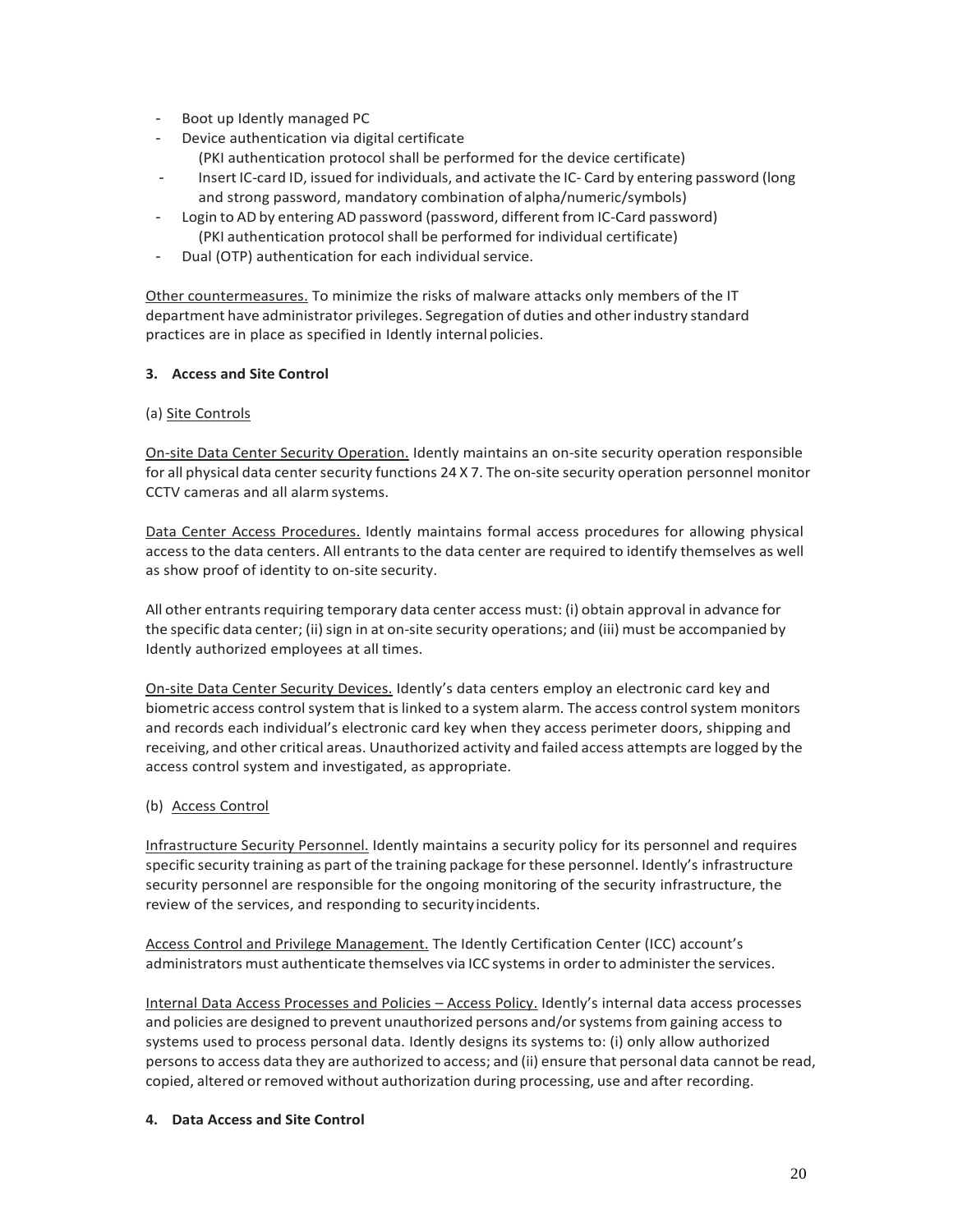### (a) Data Storage, Isolation & Logging

Idently stores data in a multi‐tenant environment on Idently‐owned servers, as well as cloud service providers. The data and file system architectures are replicated between multiple servers. Idently employs central logging serverin data centers, typically isolated from application servers.

### (b) Decommissioned Disks and Disk Erase Policy

Decommissioned disks are erased in a multi‐step process, and recorded according to Idently policies, i.e. Idently Retention Policy and internal disposal and destruction standards.

### **5. Personnel Security**

Idently personnel are required to conduct themselvesin a manner consistent with the Idently user guidelines and other policies regarding confidentiality, appropriate usage, and professional standards.

Idently conducts appropriate backgrounds checks for the personnel who deal with critical operations, i.e. Trusted Roles, to the extent legally permissible and in accordance with applicable local labor law and statutory regulations.

Personnel are required to execute a confidentiality agreement and must acknowledge receipt of, and compliance with, Idently's confidentiality and privacy policies.

### **6. Subprocessor Security**

Prior to onboarding Subprocessors, Idently conducts security self‐check questionnaires of Subprocessors to ensure Subprocessors provide a level of security and privacy appropriate to their access to data and the scope of the services they are engaged.

Once Idently has assessed the risks presented by the Subprocessor, the Subprocessor is required to enter into appropriate security, confidentiality and privacy contract terms, as described in the addendum of Idently to ensure compliance with the obligations of article 28 of the General Data Privacy Regulation.

### **7. Data Protection Office**

The Data Protection Office of Idently can be contacted at[: dpo@Idently.com](mailto:dpo@idently.com) via e-mails (or other means as provided in the Idently Privacy Policy).

DATA EXPORTER

| Authorized Signature |
|----------------------|